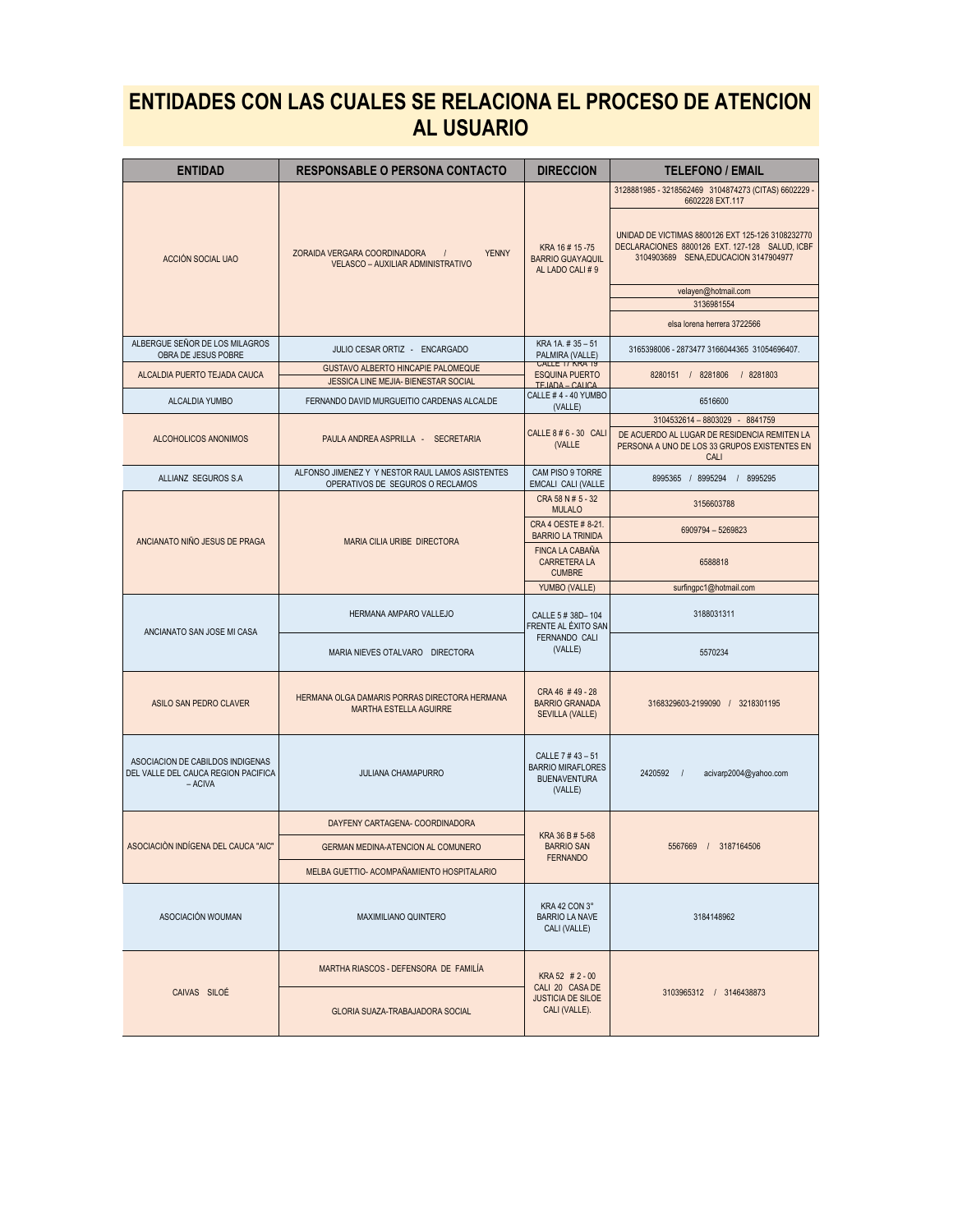| CAIVAS CENTRO                                                                      | SILVANA URIBE DEFENSORA DE FAMILIA                                  | AVDA. ROOSEVELT #<br>38-32 EDIFICIO LOS<br><b>CONQUISTADORES</b><br>CALI (VALLE  | 3204758421                                                        |
|------------------------------------------------------------------------------------|---------------------------------------------------------------------|----------------------------------------------------------------------------------|-------------------------------------------------------------------|
| CAIVAS AGUABLANCA                                                                  | JEAN PIERRE AGUADO DEFENSOR DE FAMILÍA                              | AVDA. ROOSEVELT #<br>38-32 EDIFICIO LOS<br><b>CONQUISTADORES</b><br>CALI (VALLE) | 3208657050                                                        |
| CAPRECOM INPEC                                                                     | <b>GUILBET NIÑO</b>                                                 | Kra 69 # 47 - 34<br><b>BOGOTA</b><br>(CUNDINAMARCA)                              | 3112599945 - 015304450                                            |
| CASA HOGAR EL REFUGIO DE LOS<br><b>ABUELOS</b>                                     | <b>FRANCIA ELENA MURILLO</b>                                        | CALLE 53 # 2 E6 -52<br><b>BARRIO MOJICA CALI</b><br>(VALLE)                      | 4266752                                                           |
|                                                                                    |                                                                     |                                                                                  | 3367012                                                           |
| CENTRO ARQUIDIOCESANO DEL<br>MIGRANTE ARQUIDIOCESIS DE CALI<br>"CASA DEL MIGRANTE" | LIMBANIA HERNÁNDEZ AUXILIAR                                         | KRA 42 # 14 C-60<br><b>BARRIO EL GUABAL</b><br>CALI (VALLE)                      | 3156682486 LIMBANIA HERNANDEZ                                     |
|                                                                                    |                                                                     |                                                                                  | CAPILLA DEL TERMINAL DE TRANSPORTES CALI EN LAS<br>TARDES 6677600 |
| CENTRO MÉDICO IMBANACO                                                             | DRA. MARTHA SALAZAR - ASESORA COMERCIAL                             | KRA 38 A # 5 A-100<br>CALI (VALLE)                                               | 5186000 EXT. 3220 - 3152892506                                    |
| <b>CLINIMEDIC HOME CARE</b>                                                        | JEFE YULIETH ARCOS COORDIANDORA PROGRAMA HOSPITAL<br><b>EN CASA</b> | CALLE 5B 5 # 36-62<br><b>BARRIO SAN</b><br><b>FERNANDO</b>                       | 317-4234204                                                       |
| COMISARIA DE FAMILIA DECEPAZ<br><b>COMUNA 21</b>                                   | DRA, MARTHA LUCIA DURAN - COMISARIA DE FAMILIA                      | KRA 23 # 120 - 00<br>CALI (VALLE)                                                | 4208026 / 3173938438                                              |
| COMISARIA DE FAMILIA FRAY DAMIAN<br>COMUNA 3, 4 Y 9                                | DR. DIEGO FERNANDO BONILLA COMISARIO DE FAMILIA                     | CRA 13A # 13A-49<br>CALI (VALLE)                                                 | 8839956                                                           |
| COMISARIA DE FAMILIA EL GUABAL<br><b>COMUNA 10, 11 Y 17</b>                        | DRA. LUZ ADRIANA CASTAÑO - COMISARIA DE FAMILIA                     | CALLE 14 B # 41-25<br><b>BARRIO EL GUABAL</b><br>CALI (VALLE)                    | 3260352                                                           |
| COMISARIA DE FAMILIA GUADUALES<br>COMUNA 6                                         | DR. OSCAR DAVALOS MURIEL COMISARIO DE FAMILIA                       | KRA 8 N # 70 A - 16<br><b>BARRIO GUADUALES</b><br>CALI (VALLE)                   | 4406000                                                           |
| COMISARIA DE FAMILIA LOS MANGOS<br>COMUNA 13 Y 14                                  | DRA. MARIA DEL CARMEN SALCEDO PEÑA - COMISARIA DE<br><b>FAMILIA</b> | CALLE 73 KRA 26 P<br>4483630<br>CALI (VALLE)                                     |                                                                   |
| COMISARIA DE FAMILIA MOVIL ZONA                                                    | COMISARIO DR EDGAR ORTEGA ORJUELA                                   | <b>COMISARIA MOVIL</b>                                                           | 6603309 / 3175035186 / 5568118 /<br>3007268506                    |
| <b>RURAL</b>                                                                       | TRABAJADORA SOCIAL: FRANCY CONGOLINO                                | CALI (VALLE)                                                                     |                                                                   |
| COMISARIA DE FAMILIA SIETE DE<br>AGOSTO COMUNA 5 Y 7                               | DRA. GLADYS ZORILLA MACHAO COMISARIA DE FAMILIA                     | CALLE 72 # 11 B - 06<br><b>BARRIO SIETE DE</b><br>AGOSTO CALI<br>(VALLE)         | 6638255                                                           |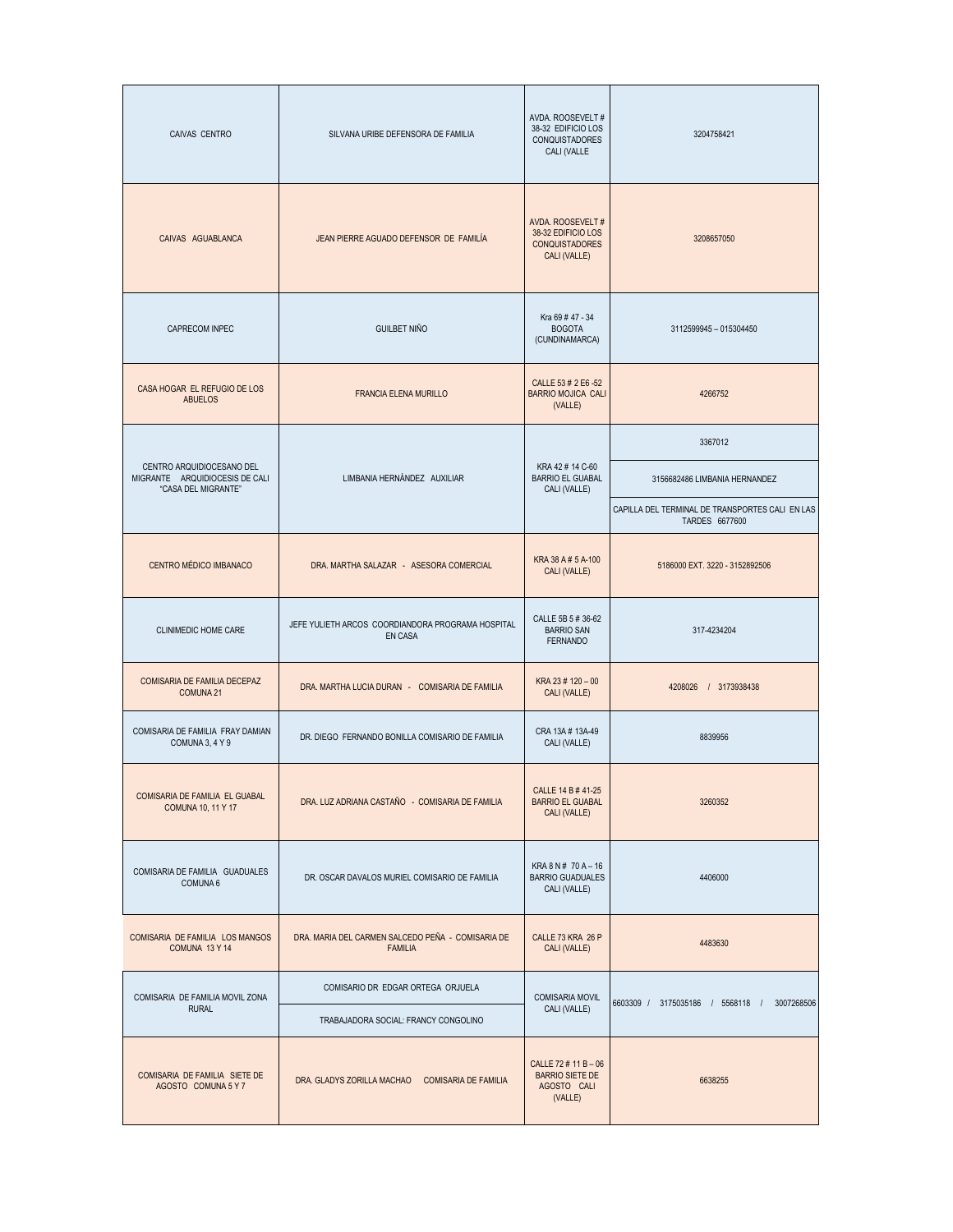| COMISARIA DE FAMILIA SILOE COMUNA<br>17, 18, 19, 20 Y 22            | DRA. LUZ JANETH CORREDOR COMISARIA DE FAMILIA                                                                   | KRA 52 # 2 - 00 CASA<br>JUSTICIA SILOE CALI #<br>20                    | 5521826                                                                                            |
|---------------------------------------------------------------------|-----------------------------------------------------------------------------------------------------------------|------------------------------------------------------------------------|----------------------------------------------------------------------------------------------------|
| COMISARIA DE FAMILIA TERRON                                         | DRA. NANCY HERREÑO - COMISARIA DE FAMILIA                                                                       | AVENIDA 4 OESTE #19-<br>72 BARRIO TERRON                               |                                                                                                    |
| COLORADO COMUNA 1 Y 2                                               | TRABAJADORA SOCIAL LILIANA OTALVARO                                                                             | COLORADO CALI<br>(VALLE)                                               | 8943512 / 3217100796                                                                               |
| COMISARIA DE FAMILIA EL VALLADO<br>COMUNA 15 Y 16                   | DRA. SANDRA LILIANA LOAIZA JARAMILLO COMISARIA DE FAMILIA                                                       | CALLE 51 KRA 41B<br><b>BARRIO EL VALLADO</b><br>CALI (VALLE)           | 3290170                                                                                            |
| COMISARIA DE FAMILIA VILLANUEVA<br>COMUNA 8 Y 12                    | DRA. ELIZABET BERMUDEZ COMISARIA DE FAMILIA                                                                     | TRANSVERSAL 25D #<br>26-75 BARRIO<br><b>VILLANUEVA CALI</b><br>(VALLE) | 4413801                                                                                            |
| COMISARIA DE FAMILIA DE PUERTO<br><b>TEJADA</b>                     | DRA. YAENI BALANTA COMISARIA DE FAMILIA                                                                         | CLLE 17 # 18-67<br>PUERTO TEJADA<br>(CAUCA)                            | 321893457                                                                                          |
| C.T.l.<br>PUERTO TEJADA CAUCA                                       | LUIS EDUARDO GOMES PARRA                                                                                        | PUERTO TEJADA<br><b>CAUCA</b>                                          | 3187871711                                                                                         |
| DEFENSORIA DEL PUEBLO DE SANTIAGO                                   | DR. ANDRES SANTAMARIA DEFENSOR DEL PUEBLO CALI                                                                  | CALLE 23 A NORTE # 2<br>$-75$<br><b>BARRIO SAN</b>                     |                                                                                                    |
| DE CALI                                                             | DOCTORA LILIANA BEDOYA                                                                                          | <b>VICENTE</b><br>CALI (VALLE)                                         | 6608908 / 3168215663                                                                               |
| <b>EMSSANAR DIRECCION REGIONAL</b>                                  | DIRECTORA REGIONAL DRA. SHIRLEY BURGOS                                                                          | CALLE 5 # 19-62 CALI<br>(VALLE)                                        | 5129200 EXTENSION 12203                                                                            |
|                                                                     | DIRECTOR ALVARO MARTÍNEZ PAYAN<br><b>TRABAJADORA SOCIAL</b><br>LILIANA LOBOA EXTENSIÓN 113                      | KRA 70 # 2A-04<br><b>BARRIO CALDAS</b><br>CALI (VALLE)                 | 3390821-44-45 3396137                                                                              |
| E.S.E HOSPITAL GERIATRICO ANCIANATO<br><b>SAN MIGUEL</b>            |                                                                                                                 |                                                                        | 3113630783 EXTENSIÓN 113                                                                           |
|                                                                     |                                                                                                                 |                                                                        | info@.ancianatosanmiguel.com                                                                       |
| E.S.E HOSPITAL DEPARTAMENTAL<br>SIQUIÁTRICO UNIVERSITARIO DEL VALLI | ADRIANA ARIAS TRABAJADORA SOCIAL                                                                                | CALLE 5 # 80-00<br><b>BARRIO NAPOLES</b>                               | 6821800 EXT 224                                                                                    |
| ESE.                                                                | YULI MOSQUERA AUXILIAR DE TRABAJO SOCIAL                                                                        | CALI (VALLE)                                                           | 3177342163                                                                                         |
| E.S.E HOSPITAL RAUL OREJUELA BUENO                                  | MARIA FERNANDA BEJARANO MURILLO- JEFE DE ATENCION AL<br><b>USUARIO</b>                                          | CALLE 36 # 39-75<br>PALMIRA (VALLE)                                    | 2733327                                                                                            |
| E.S.E HOSPITAL FRANCISCO DE PAULA<br>SANTANDER ESE                  | MARIA CECILIA TRUJILLO TRABAJADORA SOCIAL                                                                       | KRA 9 # 2 - 92                                                         | 8294022 EXT. 230-8292423                                                                           |
| E.S.E. HOSPITAL DEL CINCUENTENARIO<br>NIVEL I PUERTO TEJADA         | MARTHA ISABEL GRANDA-ATENCION AL CLIENTE                                                                        | CALLE 3 KRA 23<br>PUERTO TEJADA<br>CAUCA                               | 3174376558 8282145                                                                                 |
| FISCALIA OFICINA N.N.S Y                                            | DR. RODOLFO ZULUAGA RODRIGUEZ                                                                                   | CALLE 25N #6A-11                                                       | 3183610427 3927505 EXT 3801 - 3408 - 3407                                                          |
| <b>DESAPARECIDOS</b>                                                | DRA. CLAUDIA MAYORGA RODRIGUEZ - COORD. GRUPO<br>DESAPARECIDOS SUBDIRECCION DE POLICIA JUDICIAL DEL CTI<br>CALI | PISO 7 CALI (VALLE)                                                    | rodgonza@fiscalia.gov.co /<br>nnsydesaparecidoscali@gmail.com /<br>claudia.mayorga@fiscalia.gov.co |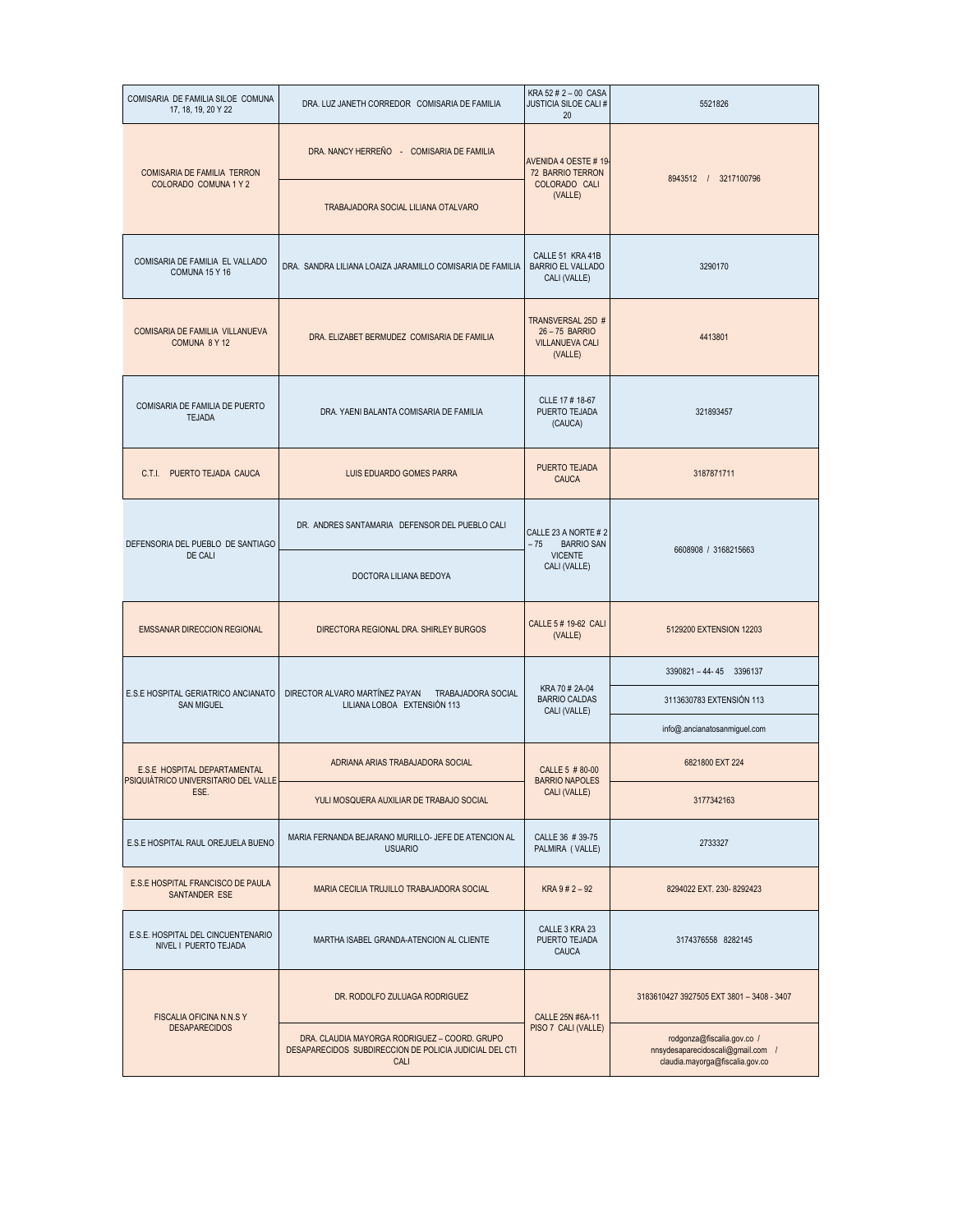| <b>FUNCANCER</b>                                            | PATRICIA LOZADA - TRABAJADORA SOCIAL                                                                               | CRA 40 # 5B-64<br><b>BARRIO TEQUENDAMA</b><br>CALI (VALLE)                    | 3117694056                                                     |
|-------------------------------------------------------------|--------------------------------------------------------------------------------------------------------------------|-------------------------------------------------------------------------------|----------------------------------------------------------------|
|                                                             | AURA LUZ SÁNCHEZ - DIRECTORA                                                                                       | CALLE 4D # 35-02<br><b>BARRIO SAN</b>                                         | 5556628 - 3148619945                                           |
| FUNDACIÓN AMIGO DEL ANCIANO                                 | XIMENA VARGAS - AUXILIAR DE ENFERMERIA                                                                             | FERNANDO CALI<br>(VALLE)                                                      |                                                                |
| FUNDACIÓN AYUDA A LA INFANCIA<br>HOGARES BAMBI- CHIQUITINES | MARINELA MARMOLEJO PINEDA DIRECTORA                                                                                | CALLE 22 # 126 - 54<br>AVENIDA EL BANCO<br>PANCE CALI (VALLE)                 | 5551485 - 5552400<br>hogarbambi@gmail.com<br>$\frac{1}{2}$     |
| FUNDACIÓN CARLOS PORTELA                                    | MARÍA FERNANDA PORTELA DIRECTORA                                                                                   | KRA 27 # 3 -50 CALI<br>(VALLE)                                                | 3155774873 - 5564860                                           |
| FUNDACIÓN CASITA DE BELÉN                                   | LUZ MARINA ARISTIZABAL - ENFERMERA                                                                                 | CRA. 4#36 A - 45<br><b>BARRIO LAS DELICIAS</b><br>CALI (VALLE)                | 4441680 - 3809815 - 3155655106                                 |
| FUNDACIÓN CAICEDO GONZALEZ                                  | LUCY MINOTA - TRABAJADORA SOCIAL                                                                                   | KRA 38 # 5 B1 - 45<br>CALI (VALLE)                                            | 5145535                                                        |
| <b>FUNDACION CERMUJER</b>                                   | ROCIO LAVERDE DIRECTORA                                                                                            | CALLE 8 # 14-08<br><b>BARRIO SAN BOSCO</b><br>CALI (VALLE)                    | 8854896 8854674                                                |
| <b>FUNDACIÓN CRISTIANA</b>                                  | RAFAEL ENRIQUE LEAL BECERRA PASTOR                                                                                 | CALLE 2 # 66 B 120<br>CALI (VALLE)                                            | 3172348690                                                     |
| FUNDACIÓN DIVINA PROVIDENCIA                                | CARMEN ELISA ARELLANO - COORDINADORA                                                                               | KRA 36 # 3 A-10<br><b>BARRIO SAN</b><br>FERNANDO CALI<br>(VALLE)              | 5542360 - 5545546 3176548257                                   |
| FUNDACION EL COTTOLENGO DEL PADRE<br><b>OCAMPO</b>          | REPRESENTANTE LEGAL MARGARITA ARANGO DE MEJIA - CEL<br>3155778800 GERONTOLÓGA MARÍA ELCIRA CONCHA EXTENSIÓN<br>123 | CALLE 15 # 3-45<br><b>BARRIO EL JARDIN</b><br>JAMUNDÍ (VALLE) CALI<br>(VALLE) | 5166128 - 5166141 5161232 - 5161231<br>fcottolengo@hotmail.com |
| <b>FUNDACION FE EMPRESA</b>                                 | MARTHA LUCIA RAMIREZ COORDINADORA                                                                                  | CALLE 15 # 21-67<br><b>BARRIO JUNIN CALI</b><br>(VALLE)                       | 8959228 - 3153519491                                           |
| FUNDACION CASA HOGAR REFUGIO DE<br><b>LOS ABUELOS</b>       | FRANCIA MURILLO - DIRECTORA                                                                                        | CALLE 83 # 28 E6-52<br><b>BARRIO MOJICA II</b><br>CALI (VALLE)                | 4266752                                                        |
| <b>FUNDACION CASA GAMI</b>                                  | DRA. LUISA RUBIANO DIRECTORA                                                                                       | KRA 21 # 10 - 49                                                              | 3184934463 f_casagami@yahoo.es                                 |
|                                                             | SOFIA - VOLUNTARIA                                                                                                 | CALI (VALLE)                                                                  |                                                                |
| <b>FUNDACION FRANCISCO JAVIER</b>                           | MARIA EUGENIA DE TASCON DIRECTORA                                                                                  | AVENIDA 9 NORTE #<br>25 N - 50 CALI (VALLE)                                   |                                                                |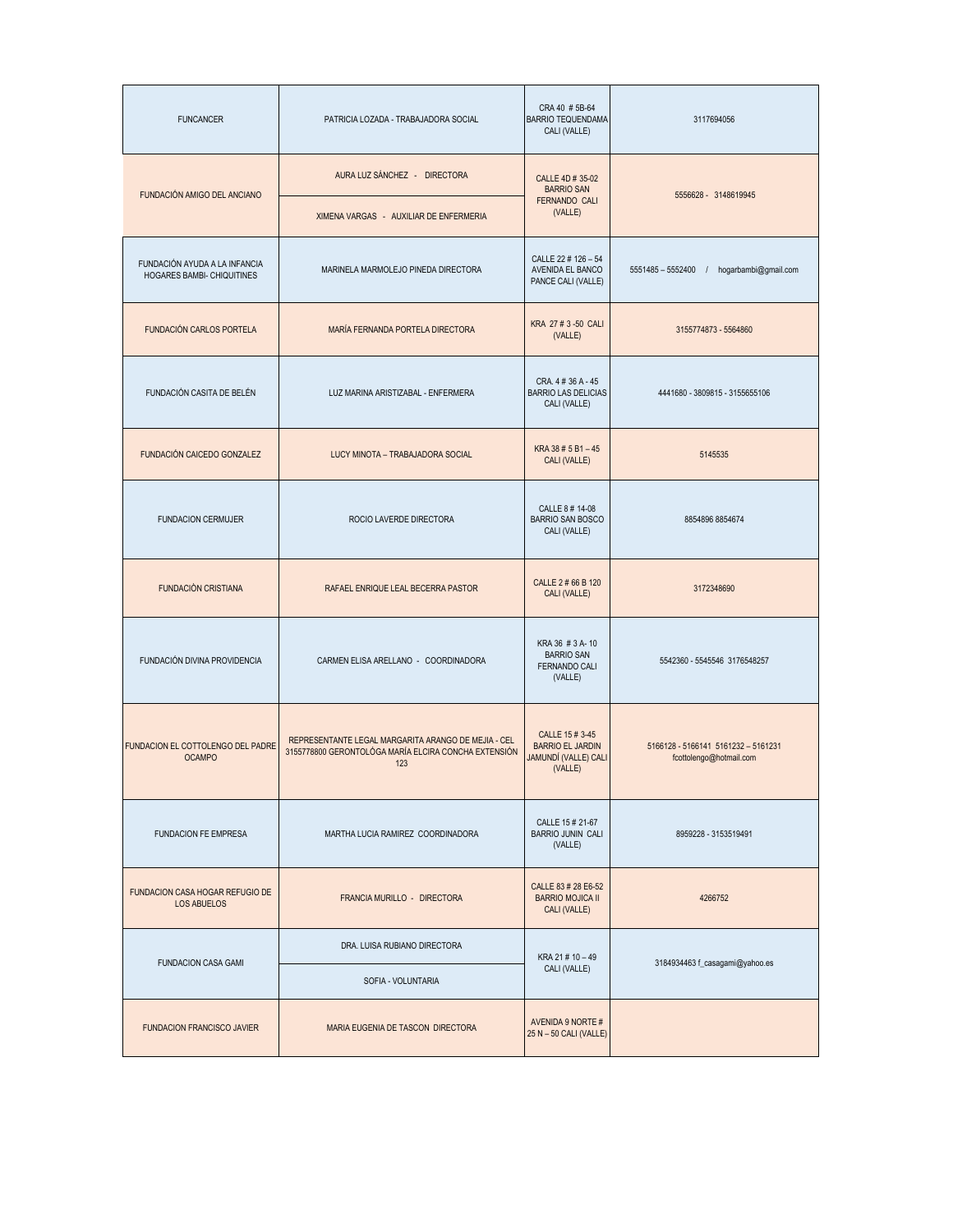| FUNDACION DAMAS HEBREAS B'NAI B'RAI              | AMPARO ABADIA ADMINISTRADORA                                                                                   | CALLE 5 # 36 - 08<br>PISO 5° HUV SAN<br>FERNANDO CALI<br>(VALLE)                                                          | 5569844                                                            |
|--------------------------------------------------|----------------------------------------------------------------------------------------------------------------|---------------------------------------------------------------------------------------------------------------------------|--------------------------------------------------------------------|
| <b>FUNDACION AYUDEMOS</b>                        | MARIA TERESA SELLARES DIRECTORA EJECTIVA                                                                       | <b>AVENIDA SIMON</b><br>BOLIVAR KRA 98 #18<br>$-492$ ° PISO<br><b>FUNDACION CLINICA</b><br>VALLE DEL LILI CALI<br>(VALLE) | 3319090 - 3317474 EXT 7374                                         |
| FUNDACIÓN GERIATRICA PAN DE VIDA                 | SANDRA PATRICIA CARABALI DIRECTORA                                                                             | KRA 31A 9B-22 BARRIO<br>CHAMPAÑAT CALI<br>(VALLE)                                                                         | 5140130 3116105678                                                 |
| FUNDACION HOGAR DEL ESPIRITU<br><b>SANTO</b>     | DR FABIO ARTURO BETANCOURTH -PSICOLOGO                                                                         | CALLE 38AN #4N-161<br><b>BARRIO LA FLORA</b><br>CALI (VALLE)                                                              | 6643428-6839933                                                    |
| FUNDACION HOGAR GERONTOLOGICO<br>AMPARAR         | AMPARO ARANGO                                                                                                  | CALLE 1A # 61-44 CALI<br>(VALLE)                                                                                          | 5525822                                                            |
| FUNDACION HOGAR INFANTIL MADRE DE<br><b>DIOS</b> | HERMANA ELSA MARIA AYALA DIRECTORA                                                                             | CRA 43 # 9C-74<br><b>BARRIO LOS</b><br><b>CAMBULOS CALI</b><br>(VALLE)                                                    | 3206037304-5134226 hnaelsafunhimad@hotmail.com                     |
| FUNDACIÓN JEZREEL                                | ALVARO GALINDO                                                                                                 | CALLE 60 # 6N-02<br>CALI (VALLE)                                                                                          | 3216463989                                                         |
| FUNDACIÓN VICENTINA LUISA DE<br><b>MARILLAC</b>  | MARIA TERESITA RIASCOS TRUJILLO                                                                                | CALLE 16 OESTE #3-66<br><b>BARRIO BELLAVISTA</b><br>CALI (VALLE)                                                          | 8933667 / 8931632 / 8920553                                        |
|                                                  | LEYDY ARTUNDUAGA SECRETARIA                                                                                    |                                                                                                                           |                                                                    |
| FUNDACIÓN LUZ VIDA                               | LUZ MARIA LARRAHONDO DIRECTORA                                                                                 | CALLE 48 N # 8N-24<br>EL BOSQUE CALI                                                                                      | 6661605 / 6541333                                                  |
|                                                  | JOHAN ANDRES SERNA AUXILIAR ENFERMERIA                                                                         | (VALLE)                                                                                                                   |                                                                    |
| <b>FUNDACION PAZ Y BIEN</b>                      | HERMANA ALBA ESTELLA BARRETO DIRECTORA                                                                         | DIAG 26I2 # 80A-25<br><b>BARRIO MARROQUIN II</b><br>ETAPA CALI (VALLE)                                                    | 4026590                                                            |
| FUNDACIÓN SALUD MENTAL DEL VALLE                 | GILBERTO JARAMILLO DIRECTOR                                                                                    | <b>CONDOMINIO LA</b><br>CRISTALINA, FINCA<br>LOS COCODRILOS,<br>POTRERITO JAMUNDÍ<br>(VALLE)                              | 3008087919                                                         |
| FUNDACION SAMARITANOS DE LA CALLE                | PADRE JOSÉ GONZÁLEZ DIRECTOR<br>MARÍA CRISTINA CIFUENTES - TRABAJADORA SOCIAL<br>KAREN ARCE TRABAJADORA SOCIAL | KRA 12 $\#$ 10 $-60$<br><b>BARRIO SUCRE CALI</b><br>(VALLE)                                                               | 8895206 - 8895881 EXTENSIONES 108 - 101 /<br>3005875143 3157773711 |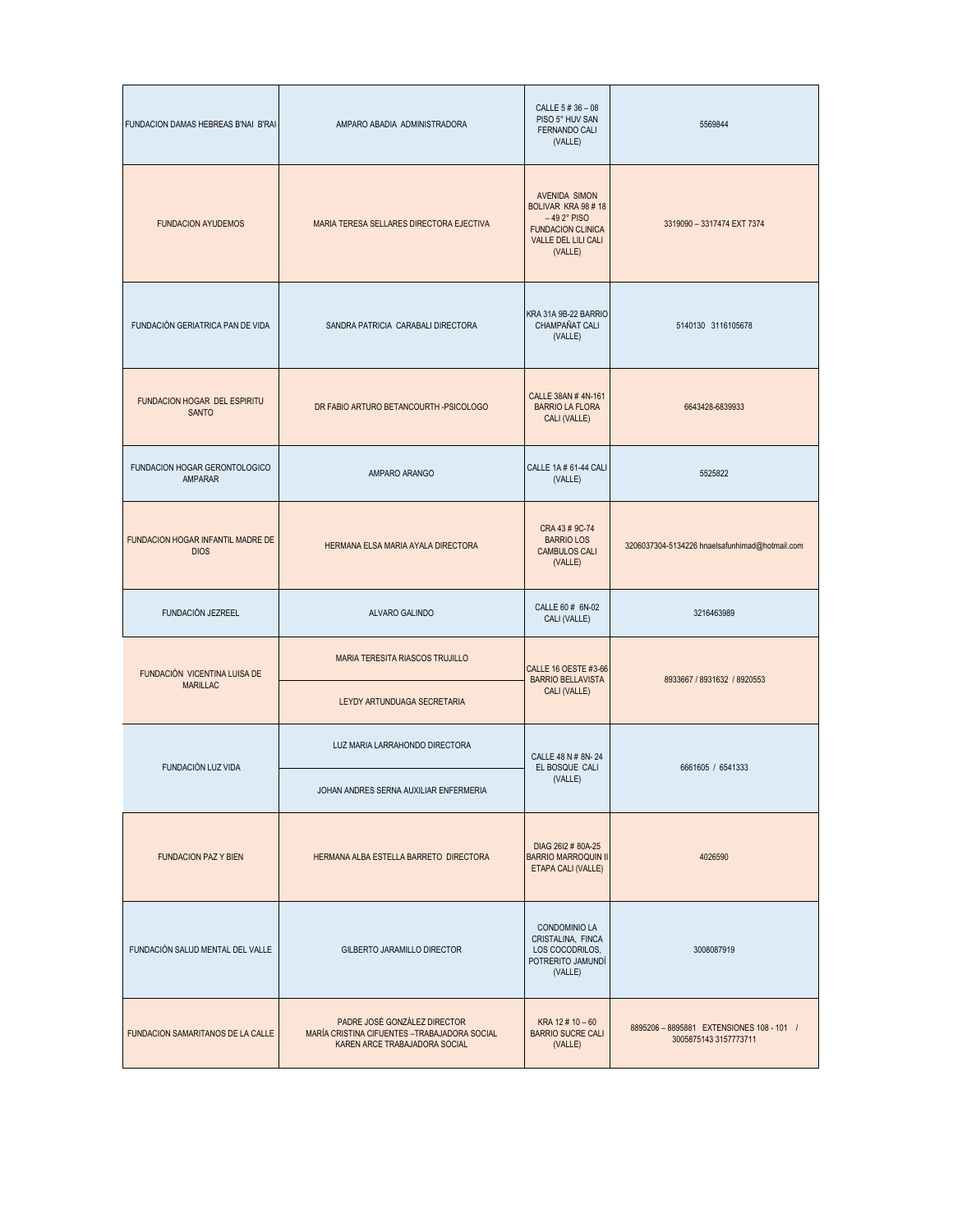| FUNDACIÓN SANTANA                                                             | MONJES TIBETANOS                          | VIA MONTEBELLO<br>PIAMONTES KM 3<br>SEGUNDA ENTRADA<br>PARCELACIÓN II CALI<br>(VALLE) |                                          |
|-------------------------------------------------------------------------------|-------------------------------------------|---------------------------------------------------------------------------------------|------------------------------------------|
| FUNDACIÓN SEMILLAS DE AMOR                                                    | MARGARITA RESTREPO - DIRECTORA            | CARRERA 24 # 3-51<br><b>BARRIO MIRAFLORES</b><br>CALI (VALLE)                         | 5147167                                  |
|                                                                               |                                           | CALLE 91 A # 26 P - 47                                                                | 3745932 - 4483631                        |
| FUNDACION Y HOGAR PARA EL ANCIANO<br>ABANDONADO "LA MISERICORDIA DE<br>JESUS" | ANABEIBA LASSO DIRECTORA                  | <b>BARRIO ALFONSO</b><br><b>BONILLA ARAGÓN</b><br>CALI (VALLE)                        | FAX 4229150 3164593051                   |
|                                                                               |                                           |                                                                                       | directora@fundacionancianoabandonado.com |
| GOBERNACION DEL VALLE DEL CAUCA<br><b>ASUNTOS ETNICOS</b>                     | NOLBERTA MALAGA PROFESIONAL EN PSICOLOGIA | CALLE 10 # 6 -50<br><b>EDIFICIO PALACIO</b><br>SAN FRANCISCO CALI<br>(VALLE)          | 6200000 EXT 1188-1146 CELULAR3008889391  |
| GOBERNACION DEL VALLE DEL CAUCA<br>GRUPO ASEGURAMIENTO                        | <b>INGENIERO YAMID DELGADO</b>            | CALLE 10 # 6 -50 PISO<br>1 EDIFICIO PALACIO<br>SAN FRANCISCO CALI<br>(VALLE           | etrujillo@valledel cauca.gov.co          |
| GOBERNACION DEL CAUCA                                                         | TEMISTOCLES OTEGA NARVAEZ GOBERNADOR      | KRA 7 CALLE 4<br>ESQUINA POPAYAN<br>(CAUCA)                                           | 8206914                                  |
| HOGAR EL BUEN SAMARITANO<br>"ANCIANATO CLARITA"                               | CLARITA AUCOIN DIRECTORA - FUNDADORA      | CALLE 20 # 6-35<br>CARTAGO (VALLE)                                                    | 092-2127229                              |
| HOGAR CAMINANDO EN CRISTO                                                     | HILDA NERY RODRIGUEZ DIRECTORA            | CALLE 9B # 14-50<br><b>BARRIO SAN BOSCO</b><br>CALI (VALLE)                           | 8880672 3122909908                       |
| HOGAR DE PASO ALIVIO DEL                                                      | ELKIN GÓMEZ DIRECTOR                      | CALLE 31A # 17-62                                                                     | 4421097-3105245446-3206929149-3173488476 |
| <b>SUFRIMIENTO</b>                                                            | CARLOS VARGAS AUXILIAR                    | <b>BARRIO SAAVEDRA</b><br>GALINDO CALI (VALLE)                                        | 3218926413                               |
| HOGAR DE PASO DESPLAZADOS UAO                                                 | ROSA MILENA PÉREZ TRABAJADORA SOCIAL      | AVDA. ROOSELVET #<br>29 - 18 BARRIO EL<br>CEDRO CALI (VALLE)                          | 3156715370                               |
| HOGAR DE PASO O CASA DE<br>RECUPERACIÓN "ORIVAC"                              | MARTHA VALENCIA - ADMINISTRADORA          | CARRERA 43 #3 - 09<br>BARRIO EL LIDO CALI<br>(VALLE)                                  | 5536179 3147832966                       |
|                                                                               | JHON JAIRO LOAIZA DIRECTOR                |                                                                                       |                                          |
| HOGAR DE PASO SAN CAMILO DE LELIS                                             | NATHALIA ERASO PSICOLOGA                  | CRA 38D #4B 14<br><b>BARRIO SANTA ISABEL</b><br>CALI (VALLE)                          | 3883560 / 3206228300                     |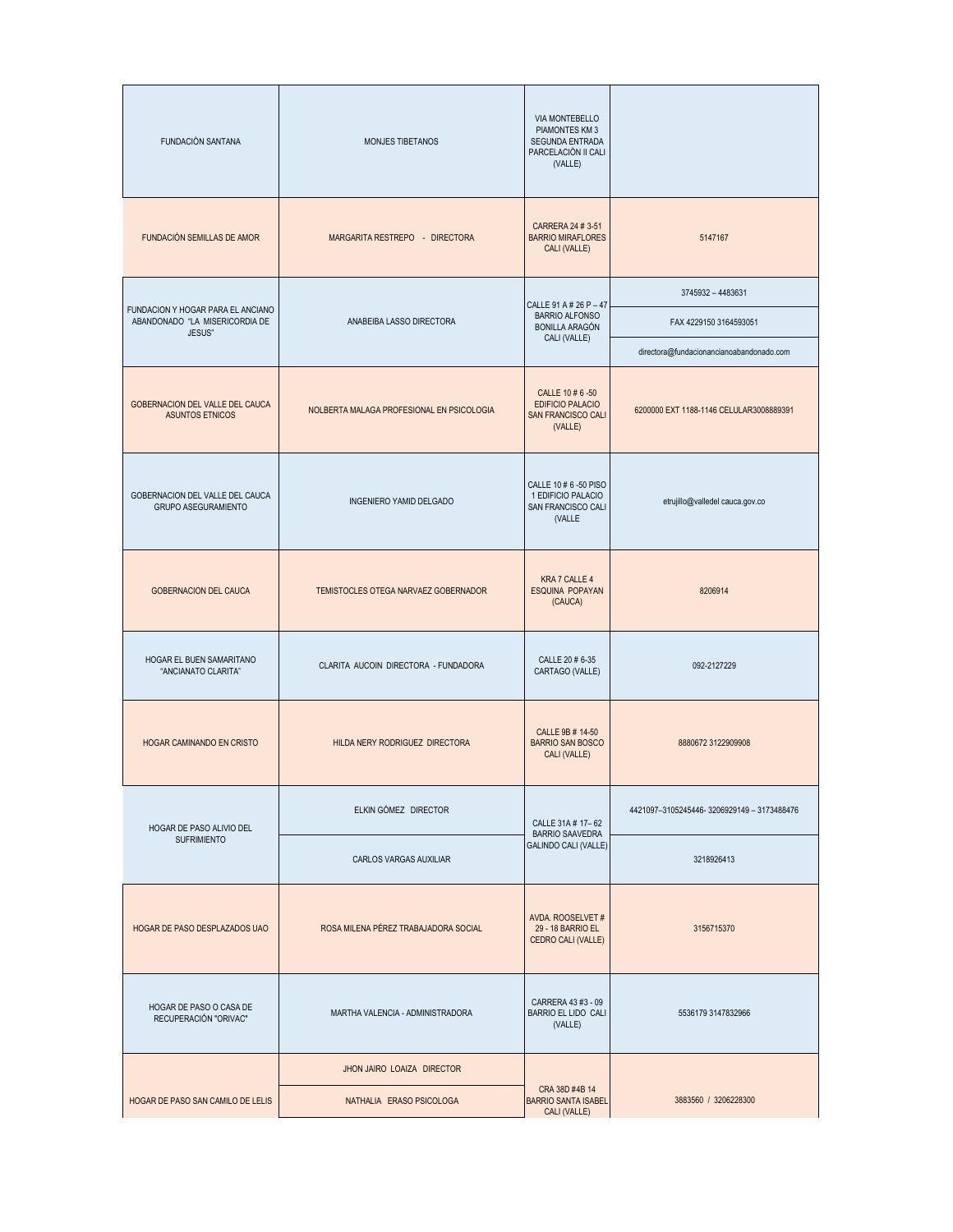|                                | SOR MARIA GARCIA AUXILIAR                                            |                                                                           |                                                   |  |
|--------------------------------|----------------------------------------------------------------------|---------------------------------------------------------------------------|---------------------------------------------------|--|
| HOGAR DE PASO REFUGIO DE VIDA  | GLORIA GIRALDO ADMINISTRADORA                                        | CALLE 13 # 19 - 37<br><b>BARRIO JUNIN CALI</b>                            | 5145159 / 3186049567                              |  |
|                                | AMALFI BANGUERO AUXILIAR                                             | (VALLE)                                                                   |                                                   |  |
| HOGAR DE PASO SUYANA DE EPS    | ALEXANDRA VARGAS SUBGERENTE                                          | KRA 37 # 5B4 - 16<br><b>BARRIO SAN</b>                                    | 4838786 - 3176690711<br>hogarsuyanacali@gmail.com |  |
| <b>MALLAMAS</b>                | YULI ÑAÑEZ AUXILIAR ENFERMERIA                                       | FERNANDO NUEVO<br>CALI (VALLE)                                            |                                                   |  |
| HOGAR DE PASO WASI EMSANAR     | ANIBAL QUIÑONEZ AUXILIAR ADMINISTRATIVO                              | KRA 44 # 9 A - 10 CAII<br>(VALLE)                                         | 3747003                                           |  |
| <b>HOGAR ESPIRITU SANTO</b>    | <b>HILDA PEREZ RODRIGUEZ</b>                                         | KRA. 9 # 14-50 CALI<br>(VALLE)                                            | 8880672                                           |  |
| HOGAR GERIATRICO               | <b>EMMA EKKA</b>                                                     | CRA 11 # 74-29 CALI<br>(VALLE)                                            | 6626045-6621561                                   |  |
| HOGAR SANTA ANA                | HERMANA ANA VITALIA JOYA DIRECTORA MARLEN PULIDO<br><b>RELIGIOSA</b> | CRA 122 A # 24-00<br><b>CALLEJON LAS</b><br>CHUCHAS PANCE CALI<br>(VALLE) | 5551128 / 3178406923                              |  |
| ICBF SEDE REGIONAL VALLE       | JHON ARLEY MURILLO DIRECTOR REGIONAL VALLE Y CHOCÓ                   | AVENIDA 2 NORTE NO.<br>33 A-45 CALI (VALLE)                               | 4882525 EXT. 260207 GRUPO PROTECCIÓN FAX 4890197  |  |
| ICBF CENTRO ZONAL CENTRO       | NANCY GUALTERO COORDINADORA                                          | AVENIA 1 N # 7 N-41<br>CALI (VALLE)                                       | 3206657070 - 3206754183                           |  |
| ICBF CENTRO ZONAL NOR ORIENTAL | CLAUDIA MILENA TRUJILLO COORDINADORA                                 | CALLE 70 # 7 E BIS-03<br><b>BARRIO ALFONSO</b><br>LÓPEZ CALI (VALLE)      | 4882525 EXT. 261000 - 261011-261001               |  |
| <b>ICBF CENTRO ZONAL SUR</b>   | TERESA HENAO COORDINADORA                                            | CALLE 36 # 33 A-06<br><b>BARRIO DIAMANTE</b><br>CALI (VALLE)              | 4882525 ext 264000, 264001                        |  |
| ICBF CENTRO ZONAL SUR ORIENTAL | ARACELLY CUAICUAN COORDIANDORA                                       | CALLE 73 # A-35<br><b>BARRIO ANDRÉS</b><br>SANÍN CALI (VALLE)             | 4882525 EXT. 265007-265008                        |  |
| ICBF ZONAL BUENAVENTURA        | ALBA JANETH BONILLA COORDINADORA                                     | KM 9 CARRETERA<br>SIMÓN BOLÍVAR<br><b>BUENAVENTURA</b><br>(VALLE)         | 3208657073 - 2425282-2446859 FAX 2446858          |  |
| <b>ICBF ZONAL JAMUNDÍ</b>      | CAROLINA BUITRAGO COORDINADORA                                       | KRA 13 # 10 - 21<br>JAMUNDI (VALLE)                                       | 5160892-5912062 FAX 5160151                       |  |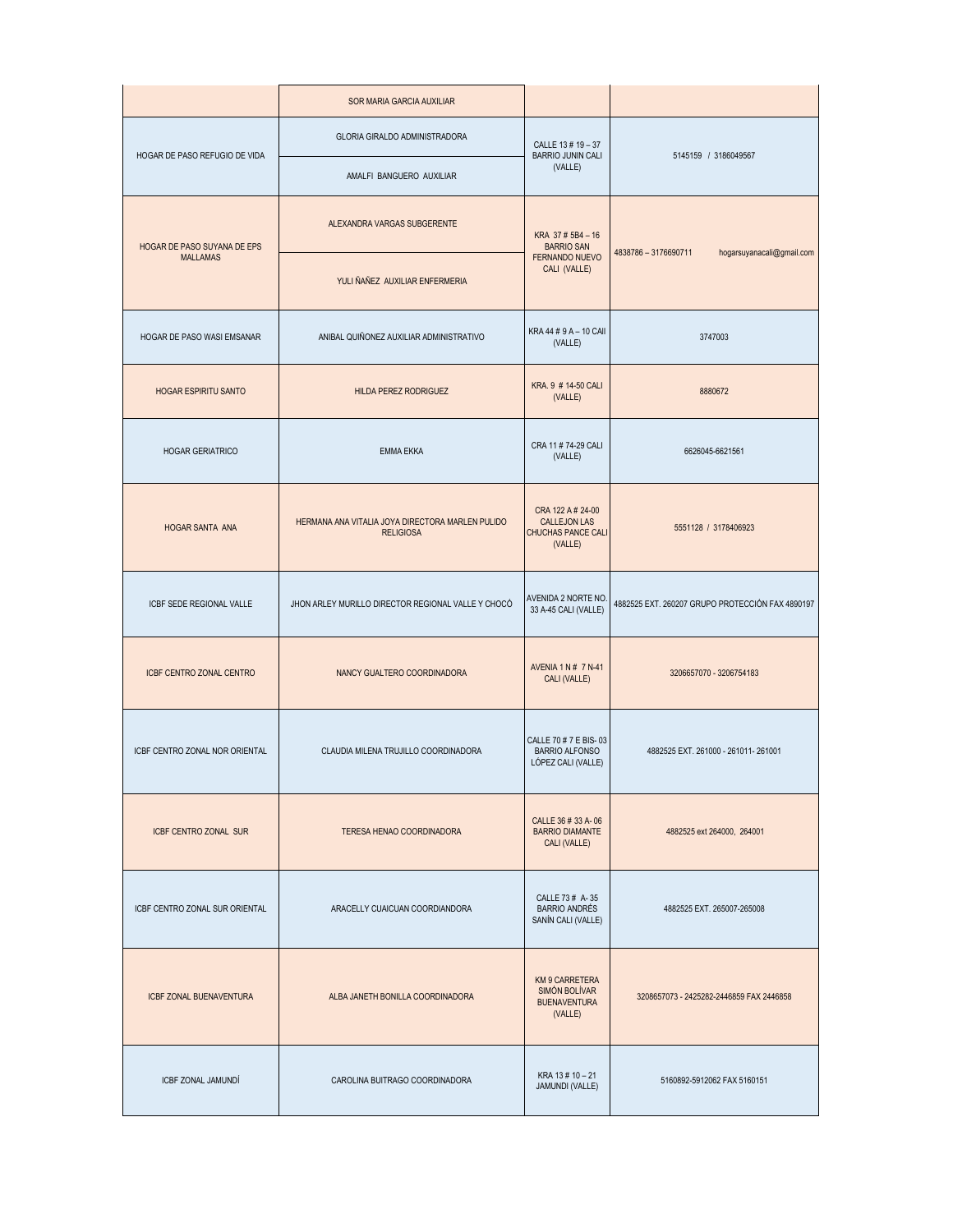| <b>ICBF ZONAL PALMIRA</b>                 | MARIA VICTORIA DELGADO COORDINADORA.                                         | CRA. $31 \# 23 - 52$<br>PALMIRA (VALLE)                                      | 4882525 EXT. 268000 CEL. 3208657066          |
|-------------------------------------------|------------------------------------------------------------------------------|------------------------------------------------------------------------------|----------------------------------------------|
| <b>ICBF ZONAL YUMBO</b>                   | JULIET CELMIRA RODRIGUEZ COORDINADORA LESBIA MURILLO<br>DEFENSORA DE FAMILIA | KRA 4 # 1B - 07<br>YUMBO (VALE)                                              | 669 84 07 - 4882525                          |
| <b>ICBF CENTRO ZONAL BUGA</b>             | YANCILEY SALCEDO COORDINADORA                                                | <b>KRA 8 CARRETERA</b><br><b>CENTRAL BUGA</b><br>(VALLE)                     | 228 97 17                                    |
| ICBF CENTRO ZONAL TULUÁ                   | OLGA VICTORIA MOLINA COORDINADORA                                            | CALLE 25 # 26 - 62<br>TULUA (VALLE)                                          | 225 80 41                                    |
| ICBF CENTRO ZONAL CARTAGO                 | DIANA SUAREZ POSSO COORDINADORA                                              | $KRA 6 # 9 - 61$<br>CARTAGO (VALLE)                                          | 210 36 20 - 2123989 - 2103620                |
| ICBF CENTRO ZONAL SEVILLA                 | MARTHA NELVY ROLDÁN COORDINADORA                                             | CALLE 49 #48 -42<br>SEVILLA (VALLE)                                          | 219 7830                                     |
| <b>ICBF CENTRO ZONAL ROLDANILLO</b>       | MARTHA LUCÍA GONZÁLEZ COORDINADORA                                           | KRA 6 # 9 - 103<br>ROLDANILLO (VALLE)                                        | 229 7651                                     |
| ICBF SEDE REGIONAL CAUCA                  | DR. JAMES NEY RUIZ GOMEZ                                                     | CARRERA 26 CALLE 6<br><b>FRENTE AL</b><br><b>CEMENTERIO</b>                  | 8313100                                      |
|                                           | DIRECTOR REGIONAL CAUCA                                                      | CENTRALPOPAYAN<br>(CAUCA)                                                    |                                              |
| ICBF CENTRO ZONAL POPAYAN                 | FABIOLA CUBILLOS Y CLEMENCIA GUERRERO COORDINADORES                          | CALLE 7A # 24 - 25<br><b>BARRIO SANTA</b><br>HELENA, POPAYÁN                 | 821 12 96 - EXTENSIONES 115, 147, 149, 258   |
| ICBF ZONAL NORTE CAUCA                    | VICTOR HUGO SAMBONI VIVEROS COORDINADOR                                      | KRA 9 A # 1S -35<br>URBANIZACIÓN EL<br>CANELÓN,                              | 3208656836 /0928-29 22 19                    |
|                                           | ELSA BURBANO DEFENSORA DE FAMILÍA                                            | SANTANDER DE<br>QUILICHAO.                                                   |                                              |
| ICBF CENTRO ZONAL COSTA PACIFICA<br>CAUCA | PATRICIA VENTE GRUESO COORDINADORA                                           | KRA 2 CON CALLE 5<br><b>ESQUINA BARRIO LA</b><br>ESPERANZA, GUAPI<br>(CAUCA) | $0928 - 400226 - 401000$                     |
| ICBF CENTRO ZONAL CENTRO CAUCA            | DODY CECILIA ORDOÑEZ CORTES COORDINADORA                                     |                                                                              | PBX: 821 12 96 - EXT: 229, 226, 227          |
| ICBF CENTRO ZONAL INDIGENA CAUCA          | BETTY ESPERANZA FIGUEROA COORDINADORA                                        | CALLE 6 KRA 26<br>POPAYÁN (CAUCA)                                            | PBX 821 12 96 - EXT: 111, 221, 125, 223, 224 |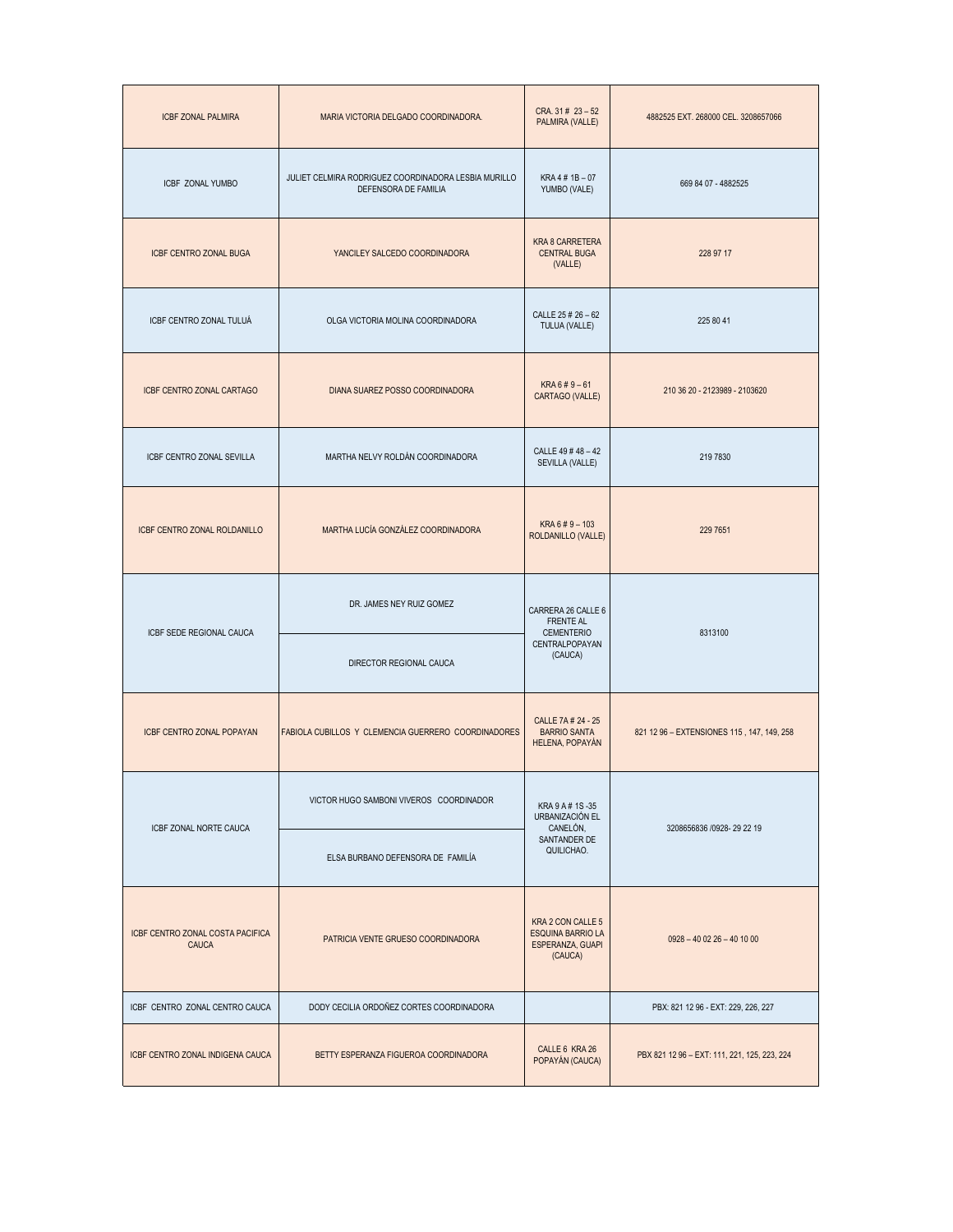| ICBF CENTRO ZONAL SUR CAUCA                                                                                            | AMPARO MOSQUERA ANGULO COORDINADORA                                 | CALLE 6 # 6 - 18<br><b>BARRIO BALBOITA EL</b><br>BORDO PATÍA CAUCA.         | $0928 - 262716$                                                  |
|------------------------------------------------------------------------------------------------------------------------|---------------------------------------------------------------------|-----------------------------------------------------------------------------|------------------------------------------------------------------|
| ICBF CENTRO ZONAL MACIZO<br>COLOMBIANO CAUCA                                                                           | SUSANA ELIZABETH RUÍZ GÓMEZ COORDINADORA                            | KRA 5 # 9 - 45 BARRIO<br><b>SAN FRANCISCO</b><br><b>BOLIVAR (CAUCA)</b>     | $0928 - 272109$                                                  |
| <b>IGLESIA SAN FRANCISCO</b>                                                                                           | JOSE GONZALES SACERDOTE                                             | KRA 6 # 9-03 CALI<br>(VALLE)                                                | 8890562 EXT 112                                                  |
|                                                                                                                        | JHONATAN FLOREZ PSICOLOGO- JEFE DE ATENCION Y<br><b>TRATAMIENTO</b> |                                                                             |                                                                  |
| <b>INPEC JAMUNDI</b>                                                                                                   | SANDRA MOGOLLON TRABAJADORA SOCIAL                                  | <b>JAMUNDI (VALLE)</b>                                                      | 5190605 EXT 1006                                                 |
| INSTITUO TOBÍAS EMANUEL                                                                                                | ALEJANDRA LÒPEZ TRA BAJADORA SOCIAL                                 | CALLE 5B2 # 37A-75<br><b>BARRIO SAN</b>                                     | 5140202 - 5570815 FAX 3105338202                                 |
|                                                                                                                        |                                                                     | <b>FERNANDO CALI</b><br>(VALLE)                                             | www.tobiasemanuel.org                                            |
| INSTITUTO NACIONAL DE MEDICINA<br>LEGAL Y CIENCIAS FORENSES UNIDAD<br><b>BASICA SUROCCIDENTE</b>                       | JAIRO ANTONIO SILVA CADENA COORDINADOR                              | CALLE 4 B # 36 - 01<br><b>BARRIO SAN</b><br><b>FERNANDO CALI</b><br>(VALLE) | 5542447 EXT, 237 Y 238                                           |
| INSTITUTO NACIONAL DE MEDICINA<br>LEGAL Y CIENCIAS FORENSES LOS<br>MANGOS/MARROQUÍN UNIDAD BASICA<br><b>AGUABLANCA</b> | EDISON CORTES MEDINA                                                | CALLE 73 # 26 R - 00<br>CALI (VALLE)                                        | 4028428-4229745                                                  |
| INSTITUTO NACIONAL DE MEDICINA<br><b>LEGAL Y CIENCIAS FORENSES UNIDAD</b><br><b>BASICA SILOE</b>                       | BEATRIZ EUGENIA NARANJO BUITRAGO                                    | KRA $52 \# 2 - 02$<br><b>BARRIO EL LIDO CALI</b><br>(VALLE)                 | 5521827                                                          |
| INSTITUTO NACIONAL DE MEDICINA<br>LEGAL Y CIENCIAS FORENSES<br>SECCIONAL UNIDAD BASICA SECCIONAL                       | CARLOS JULIO SANDOVAL MONDRAGÓN                                     | CALLE 4 B # 36 - 01<br><b>BARRIO SAN</b><br>FERNANDO CALI<br>(VALLE)        | 5143367                                                          |
| LIGA COLOMBIANA CONTRA LA<br><b>EPILEPSIA</b>                                                                          | NINI JOHANA HOYOS TRABAJADORA SOCIAL                                | CALLE 5B3# 36-36 CALI<br>(VALLE)                                            | 3183971730 - 5586539 EXT. 3                                      |
|                                                                                                                        | LUIS HORACIO DAGUA - CONSEJERO MAYOR                                |                                                                             | 5571989 - 3122595827                                             |
| ORGANIZACIÓN REGIONAL INDIGENA DEL                                                                                     | DARIO CAMAPURRO - COORDINADOR DE SALUD                              | KRA 23 A # 7A - 08                                                          | 3122347428                                                       |
| VALLE DEL CAUCA ORIVAC                                                                                                 | JOY MOSQUERA - ASISTENTE                                            | <b>BARRIO ALAMEDA</b><br>CALI (VALLE)                                       | 3146224941-JOY                                                   |
|                                                                                                                        | DAVID CHAMPURO GUARDIA INDIGENA                                     |                                                                             | 3711173 Diego Lopez                                              |
| PASTORAL DE LA MOVILIDAD COMUNIDAD<br>DEL BUEN PASTOR - ARQUIDIOCESIS DE<br>CALI                                       | HERMANA LAURA MOSQUERA OBANDO                                       | CAPILLA TERMINAL DE<br>TRANSPORTES DE<br>CALI (VALLE)                       | 6677600 - 3156614509                                             |
| PERSONERIA MUNICIPAL CALL                                                                                              | DRA. MIRIAN URUEÑA                                                  |                                                                             | CAM TORRE ALCALDIA 6617979 - 8854461 FAX 318-3355722 PERMANENCIA |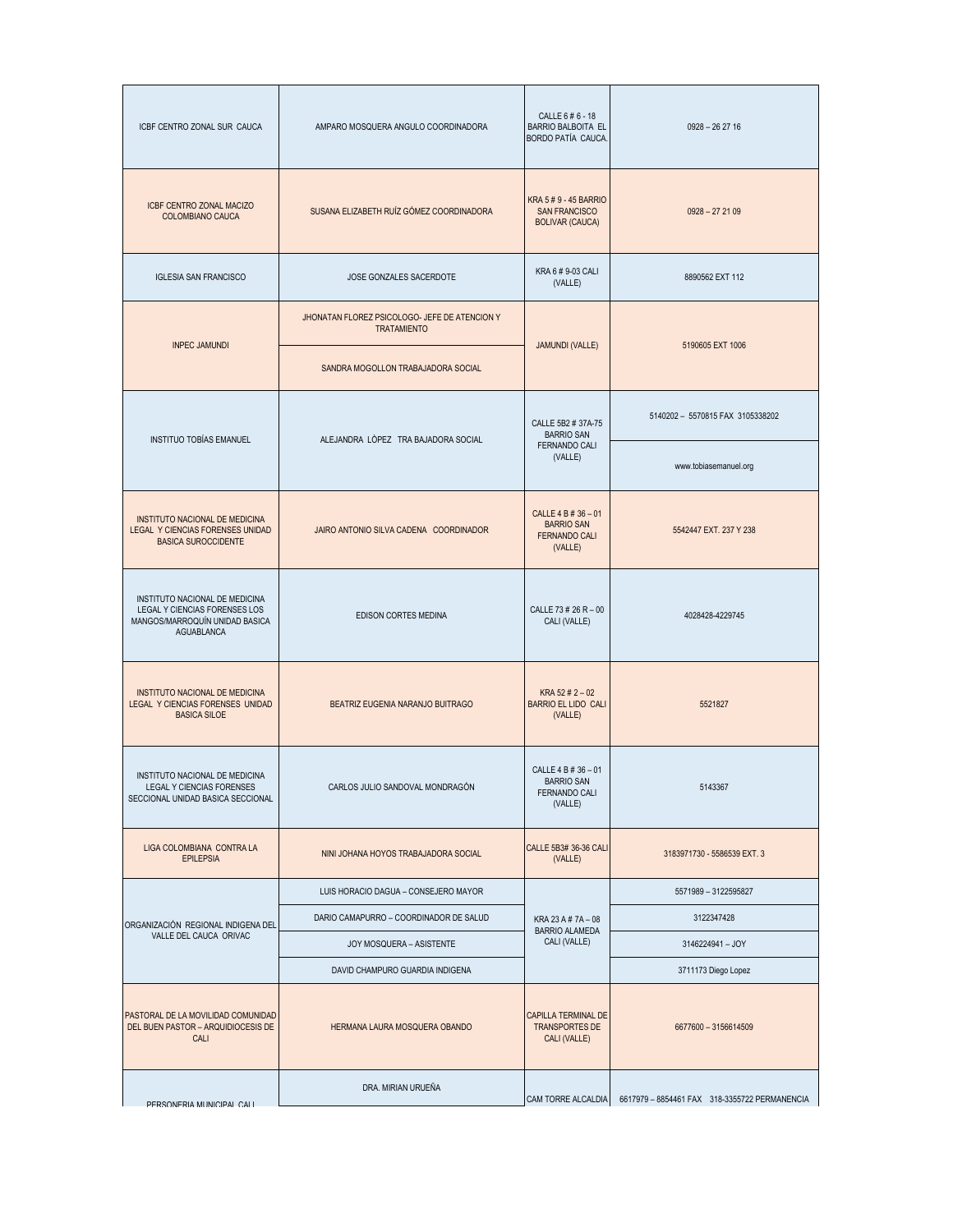| I LIVUITLIVA MURIUI AL UALI                                                                                      | DR. HERMES PALACIOS                                                                   | PISO 13 CALI (VALLE)                                                        | <b>DERECHOS HUMANOS</b>                                      |
|------------------------------------------------------------------------------------------------------------------|---------------------------------------------------------------------------------------|-----------------------------------------------------------------------------|--------------------------------------------------------------|
| PERSONERIA DE YUMBO                                                                                              | YULIANA LIBREROS LIBREROS Y                                                           | KRA $4#4-20$<br><b>BARRIO BELALCAZAR</b>                                    | 6693686 / 3007064492                                         |
|                                                                                                                  | <b>WILSON DONNEYS</b>                                                                 | YUMBO (VALLE)                                                               |                                                              |
| PERSONERIA DE PUERTO TEJADA                                                                                      | LIDA EUGENIA BENITEZ GONZALES                                                         | CALLE 17# 17 58<br>CENTRO PUERTO<br>TEJADA (CAUCA)                          | 3113567776 - 28282009<br>personeria@puertotejadacauca.gov.co |
| POLICÍA INFANCIA Y ADOLESCENCIA CALI                                                                             | INTENDENTE PIEDAD LUCÍA CASTRO                                                        | CALI (VALLE)                                                                | 3113384345                                                   |
| PROCURADURIA 9A. JUDICIAL INFANCIA,<br>ADOLESCENCIA Y FAMILIA, DISTRITO<br>NORTE VALLE (BUGA, TULUA, B/VENTURA)  | DRA. SONIA LUCIA FORERO BARRERA                                                       | CALLE 5A # 10-57<br><b>BUGA (VALLE)</b>                                     | 2280880-2277522                                              |
| PROCURADURÍA DELEGADA PARA LA<br>DEFENSA DE LOS DERECHOS DE LA<br>INFANCIA, LA ADOLESCENCIA Y LA<br>FAMILIA CALI | DRA, LETTVIA CRISTINA HERMAN PROCURADORA JIMENA<br>AYALA                              | CALLE 11 # 5 - 54 PISO<br>4 CALI (VALLE)                                    | 3908383 EXT, 22502                                           |
| <b>REMAR</b>                                                                                                     | MARIA FERNANDA TORRES Y ORLANDO GONZALEZ ENCARGADOS<br>DE LA ADMISION Gustavo en Cali | CALLE 5 # 39-159<br><b>BARRIO TEQUENDAMA</b><br>CALI (VALLE)                | 3188216315-5534673-5523666 - 3188216279                      |
| SECRETARIA SALUD PUBLICA MUNICIPAL<br>CALI SERVICIO DE ATENCIÓN A LA<br><b>COMUNIDAD "SAC"</b>                   | <b>JHOANA ARIAS</b>                                                                   | CALLE 4B # 36 - 00<br><b>BARRIO SAN</b><br><b>FERNANDO CALI</b><br>(VALLE)  | 5587688 / 5195100 / 5560674                                  |
| SECRETARIA DE SALUD MUNICIPAL AREA<br>DE PROMOCION SOCIAL EJE ADULTO<br><b>MAYOR</b>                             | DRA ISABEL CRISTINA SANCHEZ                                                           | CALLE 4B # 36 - 00<br><b>BARRIO SAN</b><br>FERNANDO CALI<br>(VALLE)         | 5542514 /15 /16 /17                                          |
| SECRETARIA SALUD MUNICPAL CALI<br><b>ASEGURAMIENTO</b>                                                           | DRA. LUZ STELLA VALLECILLA                                                            | CALLE 4B # 36 - 00<br><b>BARRIO SAN</b><br><b>FERNANDO CALI</b><br>(VALLE)  | 5560671-5587688-3106943448                                   |
| SECRETARIA DE SALUD PUBLICA<br>MUNICIPAL DE CALI DEFENSORIA DEL<br><b>PACIENTE</b>                               | DRA, MARI LUZ ZULUAGA DEFENSORIA DEL PACIENTE                                         | CALLE 4 B # 36 - 00<br><b>BARRIO SAN</b><br><b>FERNANDO CALI</b><br>(VALLE) | 5560674 - 5562514                                            |
| SECRETARIA DE DESARROLLO<br><b>TERRITORIAL Y BIENESTAR SOCIAL</b>                                                | SECRETARIA MUNICIPAL                                                                  | CALLE 4B # 36 - 00<br><b>BARRIO SAN</b><br><b>FERNANDO CALI</b><br>(VALLE   | 3113562776-3114234943                                        |
| SECRETARÍA DE SALUD DEPARTAMENTAL<br>DEL VALLE DEL CAUCA                                                         | <b>ASEGURAMIENTO</b>                                                                  | CALLE 10 # 6 -50<br>EDIFICIO PALACIO<br>SAN FRANCISCO CALI<br>(VALLE)       | 6200000 EXT. 1623 - 1632                                     |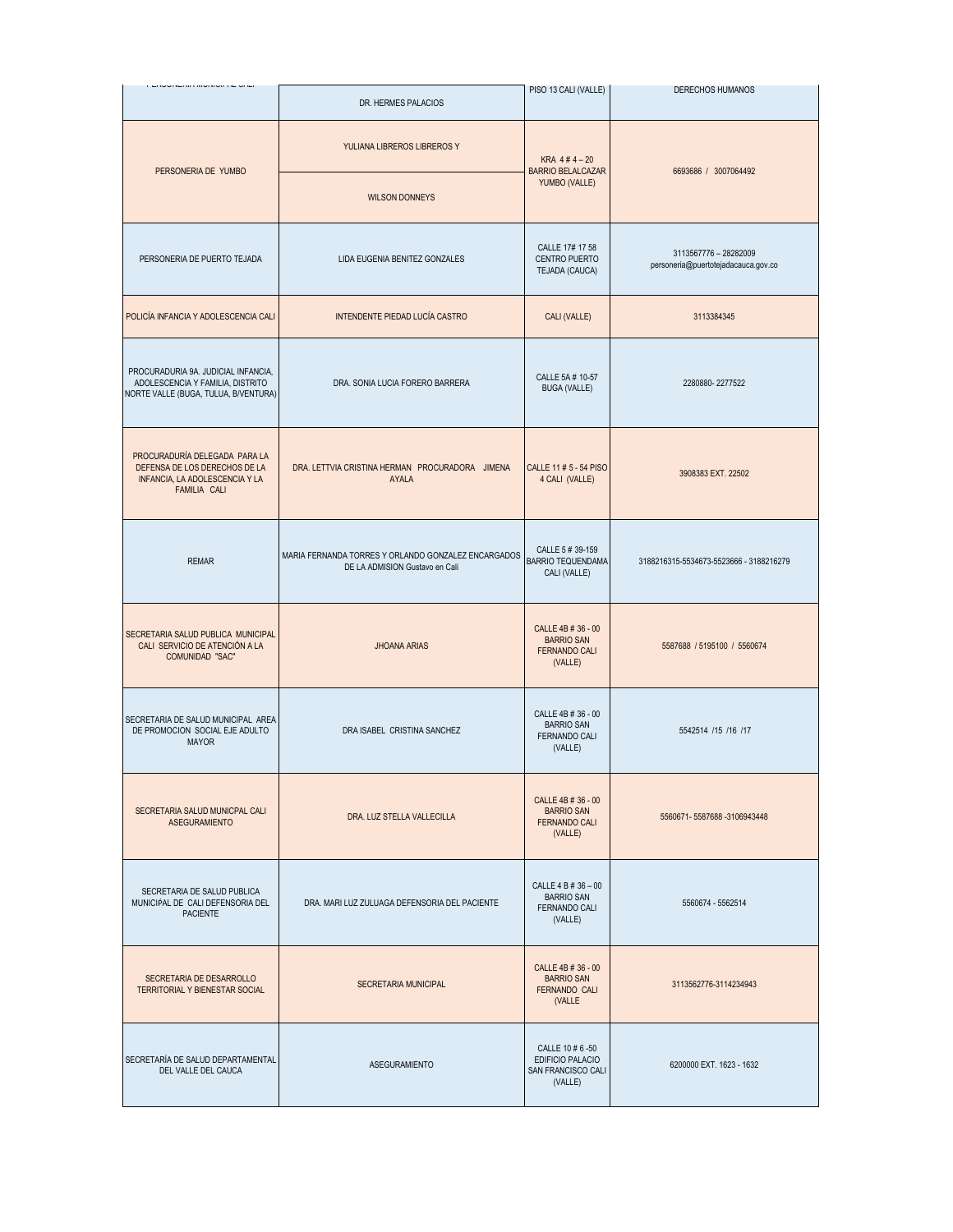| SECRETARIA DE SALUD DE PUERTO<br><b>TEJADA</b>                    | LUISA ADRIANA CARABALI ZAPATA       | CALLE 17 KRA 19<br><b>ESQUINA PUERTO</b><br><b>TEJADA CAUCA</b>            | 8280151-8281806-82818033183612251-<br>salud@puertotejada-cauca.gov.co  |
|-------------------------------------------------------------------|-------------------------------------|----------------------------------------------------------------------------|------------------------------------------------------------------------|
| SECRETARIA DE SALUD DE YUMBO                                      | SANDRA MILENA MIRADO CUERO          | CALLE # 5 # 4 - 40<br>YUMBO (VALLE)                                        | 6516600                                                                |
| SECRETARIA DE SALUD DEPARTAMENTAL<br><b>DEL CAUCA</b>             | DUVAN ELY QUINTERO MUÑOZ            | CALLE5 # 15 - 57<br>POPAYAN (CAUCA)                                        | 8219658 / 8209613 / 8209614 / 8209601                                  |
| <b>SISBEN CALI</b>                                                | DRA MARIA VIRGINIA JORDAN QUINTERO  | CAM TORRE DE LA<br>ALCALDIA PISO 10<br>CALI (VALLE)                        | 6689100 EXT163                                                         |
| UNIDAD RENAL FRESENIUS CENTRO<br>MÉDICO IMBANACO                  | DRA. ROCITER BECERRA ADMINISTRADORA | KRA 38 # 5 A - 100<br><b>BARRIO SAN</b><br><b>FERNANDO CALI</b><br>(VALLE) | 5586960                                                                |
| VOLUNTARIADO DAMAS ROSADAS HUV                                    | LUZ MARINA LIZARRALDE PRESIDENTA    | CALLE 5 # 36 - 08<br>PISO 7° HUV SAN                                       | 3106080623 / 3153376020                                                |
|                                                                   | ISABEL BUENDIA - TESORERA           | FERNANDO CALI<br>(VALLE)                                                   |                                                                        |
| VOLUNTARIADO GRUPO ACCION SOCIAL<br>HOSPITALARIO DAMAS VERDES HUV | RUTH DE JONES / PRESIDENTA          | CALLE 5 # 36 - 08<br>PISO 7° HUV SAN<br><b>FERNANDO CALI</b><br>(VALLE)    | 3106080623                                                             |
| VOLUNTARIADOS VICENTINAS AMIGAS DE<br>LOS ENFERMOS HUV            | GLORIA MUÑOZ / PRESIDENTA           |                                                                            | 3153376020                                                             |
| VOLUNTARIADO CAMILIANO HUV                                        | ANGELINA GUTIERREZ / PRESIDENTA     | CALLE 5 # 36 - 08<br>PISO 7° HUV SAN<br>FERNANDO CALI<br>(VALLE)           | 5573446<br>3117640196<br>damasverdes-<br>$\sqrt{ }$<br>huv@hotmail.com |
| VOLUNTARIADO LAS ANGELICAS HUV                                    | MARGOT MANCILLA / PRESIDENTA        | CALLE 5 # 36 - 08<br>PISO 7° HUV SAN<br>FERNANDO CALI<br>(VALLE)           | 5535171                                                                |
| Hogar Cristo Redentor                                             | Sra. Ana Beiba Lasso                | CALLE 5 # 36 - 08<br>PISO 1° HUV SAN<br>FERNANDO CALI<br>(VALLE)           | 3162424663                                                             |
| Comisaria de Familia                                              | Dra. Ana bolena palacios            | CALLE 5 # 36 - 08<br>PISO 7° HUV SAN<br>FERNANDO CALI<br>(VALLE)           | 3163200709                                                             |
| Comisaria de familia de puerto tejada                             | Dra. Yaeni Balanta                  | Calle91A No.26 P-47<br>B/Bonilla aragón                                    | 3745952                                                                |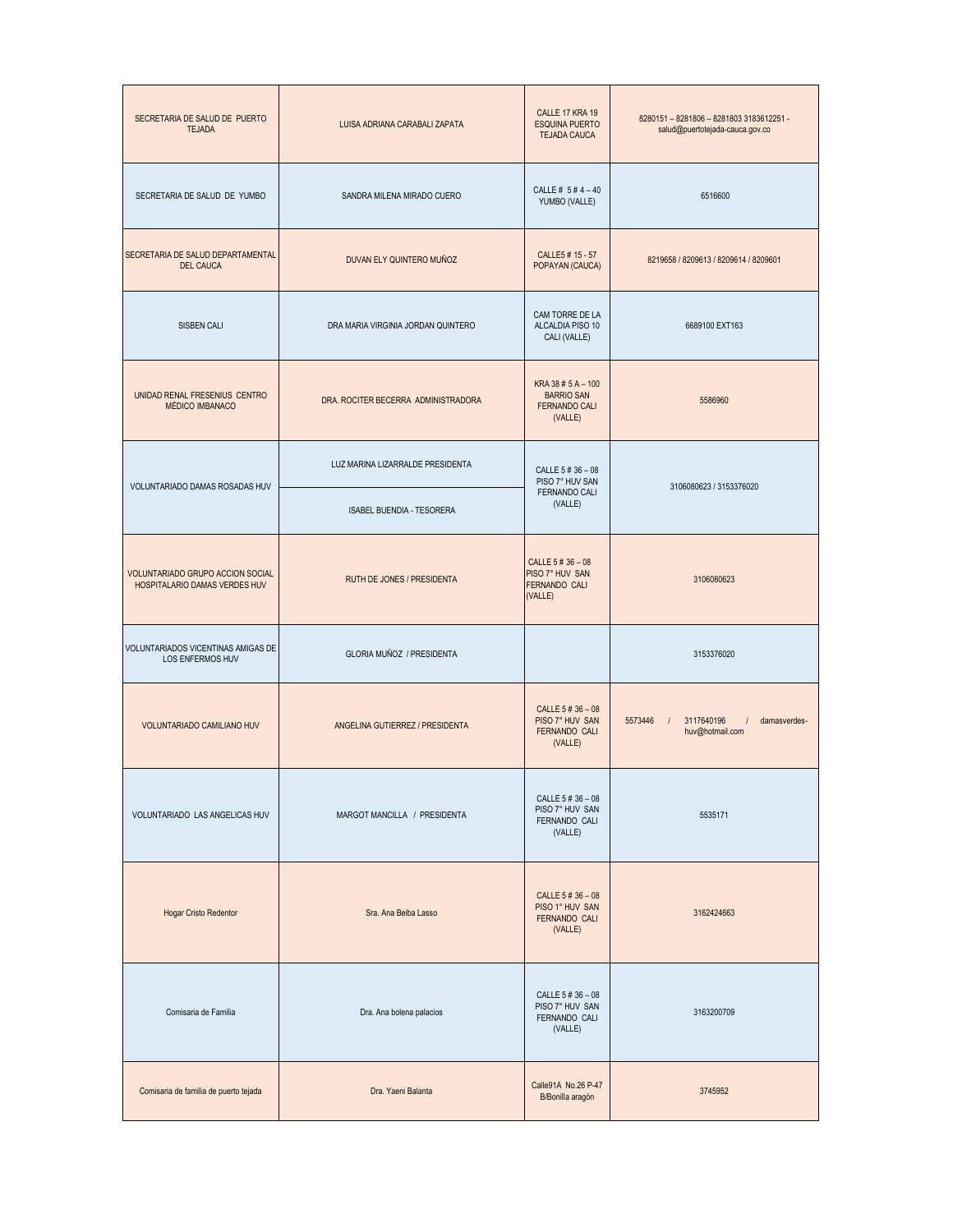| Hogar Espiritu Santo                                                    | Sra. Ilda perez Rodriguez       | Kra.25 No.25-04 TULUA                                   | 2339300-ext.5034-5035                    |
|-------------------------------------------------------------------------|---------------------------------|---------------------------------------------------------|------------------------------------------|
| Secretaria de Desarrollo territorial y Bienestar<br>social              | Secretaria Municipal            | Clle 17 No.18-67                                        | 321893457                                |
| UAO Unidad de atención y orientación al<br>Desplazado                   |                                 | Kra. 9 No.14-50                                         | 8880672                                  |
| Fiscalia                                                                |                                 | Secretaria Municipal                                    | 3113562776-3114234943                    |
| Comisaria el vallado                                                    | Dra. Ana bolena palacios        | Kra.16 No.15-75                                         | 3108232770                               |
| Fundacion Samaritanos de la Calle                                       | Padre Jose González             | Calle 10 No.5-77                                        | 36204100                                 |
| AIC- ASOCIACION INDIGENA DEL CAUCA                                      | <b>MELBA GUETIO</b>             | Calle 51 No.2-00                                        | 3290170                                  |
| Hogar de paso santa isabel                                              | Jorge Hernan Gómez              | Carrera 12 # 10-60                                      | 8895206 - 8810343 ext trabajo social 108 |
| Hogar de Paso Hermanas de la Caridad<br>Teresa de Calcuta               |                                 | Carrera 36 C # 5B-2-32                                  | 5567689 -                                |
| Fundación Volver a Empezar - Rehabilitacion<br>spa                      | Oscar Marino Solomando          | Kra 37 A # 3 Bis - 46                                   | 3136228666                               |
| Albergue Señor delos Milagros                                           | Padre Francisco Ramírez         | Jrdines de la Aurora Cali                               | 3108493963                               |
| Oficina Aseguramiento Alcaldia Palmira                                  | Andrés Cuervo - Jhon Correa     | Calle 83 B# 8n-45 B/<br>floralia Cali                   | 3874998 - 3217209678                     |
| Oficina Bienestar Social y Desarrollo<br>territorrial- Eje Adulto Mayor | Angela Acero - Claudia Trujillo | Cra 1 #35-51 Palmira                                    | 3105469407                               |
| Consultorio Juridico Universidad Santiago de<br>Cali                    |                                 | coordinacion.sac@palmi<br>ra.gov.co Alcaldia<br>Palmira | 3188331718                               |
| COMFACHOCO                                                              | Dra-Eliana Viveros              | Alcaldia Cali                                           | 6613078 - 5242800                        |
| Casa del Inmirante                                                      | Limbania                        | Cra 8 Calle 8 Cali                                      | 5183000 Extensión 506                    |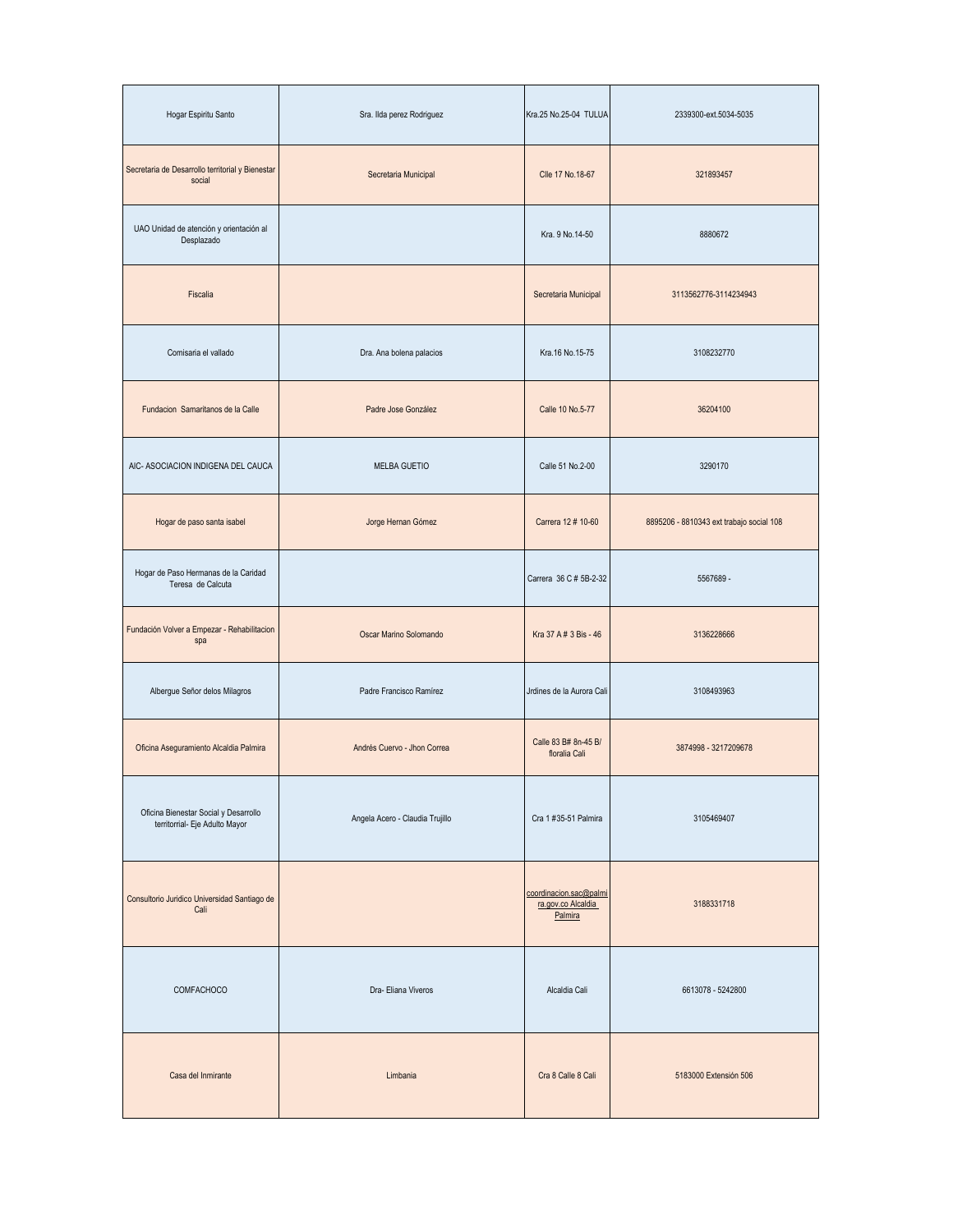| Centro de Atención al Anciano los Cristales                                        |                                           | confachocoautorizacione<br>ssubsidiado@hotmail.co<br>m | 3175102101 - 3216604327   |
|------------------------------------------------------------------------------------|-------------------------------------------|--------------------------------------------------------|---------------------------|
| Casa Hogar de Adultos Mayores Sueños de<br>Otoño                                   | Yuliet Ordoñez                            | Terminal de transportes<br>Cali                        | 3156682486 - 6677600      |
| Cabildo Indigena Dovio - Valle                                                     | Gilberto Sacua Bariaza                    | Calle 7 oeste # 25-343                                 | 3104437 - 3017661073      |
| Coosalud                                                                           | Paula QuiñonezArea referencia ambulatoria | Calle 4 D # 38 D-38<br><b>B/Santa Isabel Cali</b>      | 3874497 - 3162398856      |
| Centro de Orientación y Atención a Migrantes<br>y Refugiados Arquidiocesis de Cali | pastoraldemigrantes@arquicali.org-cali    | Dovio - Valle                                          | 3207900246                |
| Consultorio Juridico y Centro de conciliación<br>Universidad Libre Cali            |                                           | Coosalud Cali                                          | 3208275116                |
| Fundación Hogar Señor de los Milagros<br>Ancianato                                 | Isabel cristina Ospina                    | Av Vasquez Cobo # 25<br>$N-34$                         | 3224968936                |
| Fundación Casa Hogar Regugio de los<br>Abuelos                                     | Francia Helena Murillo                    | Diagonal 37 A # 3-10<br>B/ Santa Isabel Cali           | 5241090 - 5240007 Ext 204 |
| Hogar Geriátrico Soñando Aventuras                                                 | Leidy Vanessa Ocoró                       | Cra 14 A # 7-08<br>B/ San Bosco Cali                   | 3136171864<br>5140877     |
| Fundación Mi Nuevo Hogar Ancianato                                                 | <b>Nelly Calvo</b>                        | Call 3 83 # 28 E-6-52<br><b>B/Mojica Cali</b>          | 4266752                   |
| Fundación Luz de Vida Ancianato                                                    | Betty Jimenez                             | Calle 49 N # 3GN -52<br>B/Vipasa                       | 3128215645<br>4063013     |
| Hogar Geriátrico Yesica Portillo                                                   | Yesica Portillo                           | Calle 2 Oeste # 24A-193<br><b>B/ Miraflores Cali</b>   | 5543724<br>5575138        |
| Dormitorio Social<br>Hogar de Paso<br>Fundación Samaritanos de la calle            | Padre José González                       | Cra 4 C Oeste # 1-80<br>B/ San antonio Cali            | 3114077403<br>3137251357  |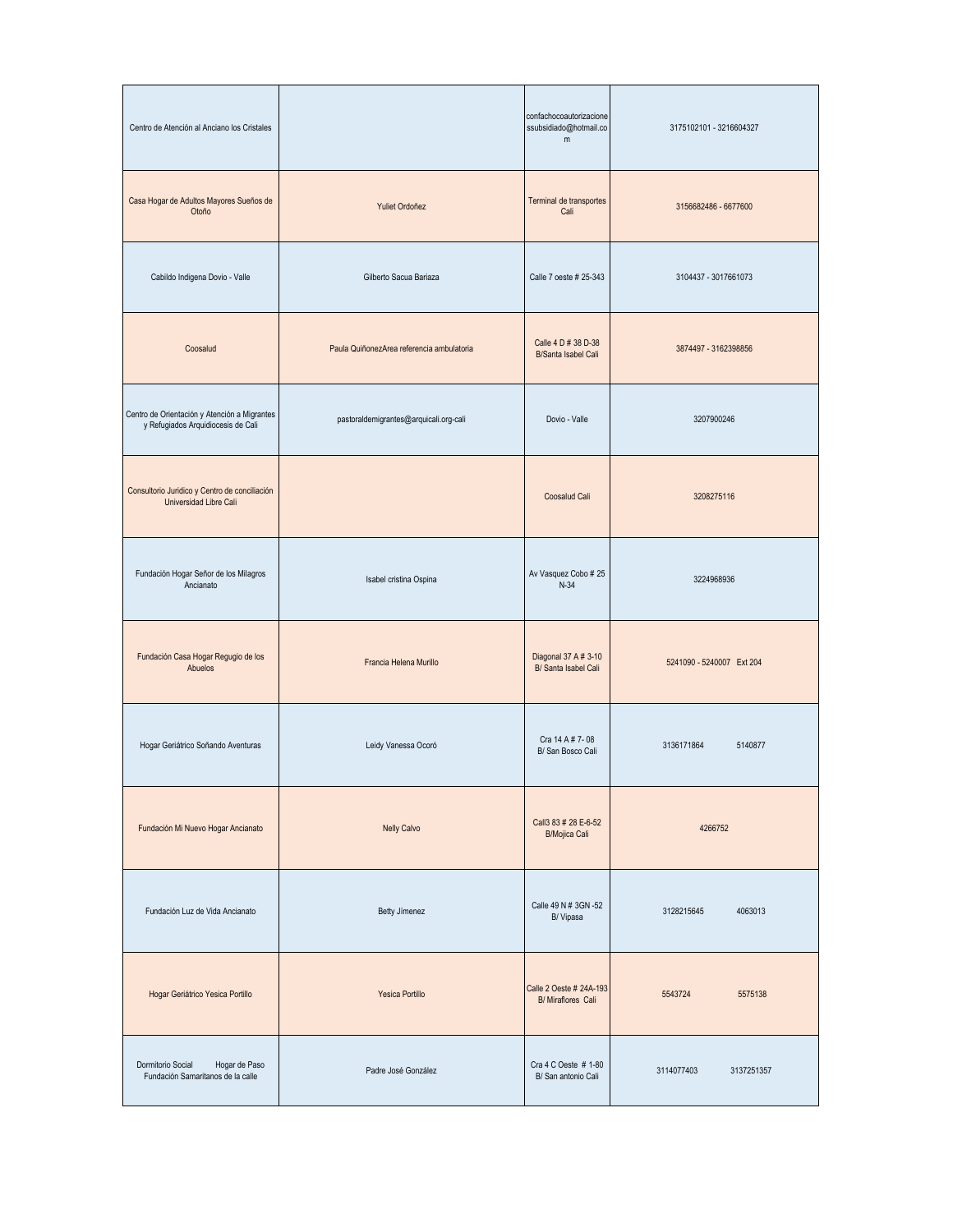| Hogar Bambi- Chiquitines                                                                                     | Ana Mercedes Mondragon                    | Calle 2 Oeste # 25-05<br>B/ San Fernando Cali                          | 3156476737<br>3156477313                 |
|--------------------------------------------------------------------------------------------------------------|-------------------------------------------|------------------------------------------------------------------------|------------------------------------------|
| Hogar Cristo Resucitado                                                                                      | <b>Nelly Rojas</b>                        | Cra 11 # 13 - 52                                                       | 8895206<br>Ext. 108                      |
| Hospital San Antonio Roldanillo                                                                              | Yoravi Maite Llanos<br>Trabajadora Social | Calle 12 A # 23 D-44                                                   | 5562187                                  |
| Hospital San Juan de Dios Cali                                                                               | Trabajadora Social<br>Katerine Hoguín     | Transversal 29 # 3-51<br>La dolores Palmira                            | 3217192601<br>6669098                    |
| Hospital Mario Correa Rengifo                                                                                | Ana Lilia Vargas<br>Trabajadora Social    | Roldanillo Valle                                                       | 2295000 Ext. 106<br>3207257421           |
| Hogar de paso Divina Providencia NNA                                                                         | Carmen eliza Arellano                     | Cra 4 # 17-67 Cali<br>trabajosocial@hospitald<br>esanjuandedios.org.co | 4892222 Ext 142                          |
| Hogar cde Paso Fempresa                                                                                      | Martha Ramírez                            | Cra 78 oeste # 2A-00<br>Cali                                           | 3230090 - 3180020 Ext 100 trabajo social |
| Hogar de Paso Sembrando Esperanza<br>Fundación Samaritanos de la Calle<br>Población condición desplazamiento | Trabajadora Social<br>Elsa Lorena Herrera | Cra 36 # 3A -24<br>B/ San fernando Cali                                | 5545546 - 5542360                        |
| Hogar de Paso Suyana Mallamas                                                                                | Alexandra Vargas                          | Calle 15 # 21 -67<br>B/ Junin                                          | 8959228                                  |
| Fundacion Hogar de Paso San Camilo de<br>Lelis                                                               | Padre Jaiver Pérez                        | Avenida Roosevelt # 29-<br>36 Cali                                     | 3104909168<br>3722566                    |
| Inspección Policia El Aguila Valle                                                                           | Jhon Alvaro Alzate                        | Cra 37 # 5B4-16<br>B/ San Fernando Nuevo                               | 3176690711<br>4838786                    |
| Junta Regional de Calificación de Invalídez<br>del Valle                                                     |                                           | Cra 38 D # 4b-14<br>B/ San fernando                                    | 3883560<br>3206228300                    |
| Mallamas                                                                                                     | Luisa Hurtado - Atención al Usuario       | Alcaldia Municipal<br>El Aguila Valle                                  | 3128512763                               |
| Migración Colombia                                                                                           | Dario Fernando Daza                       | Calle 5 E # 42 A - 05<br>B/ tequendama                                 | 3104105110<br>3122251082<br>5531020      |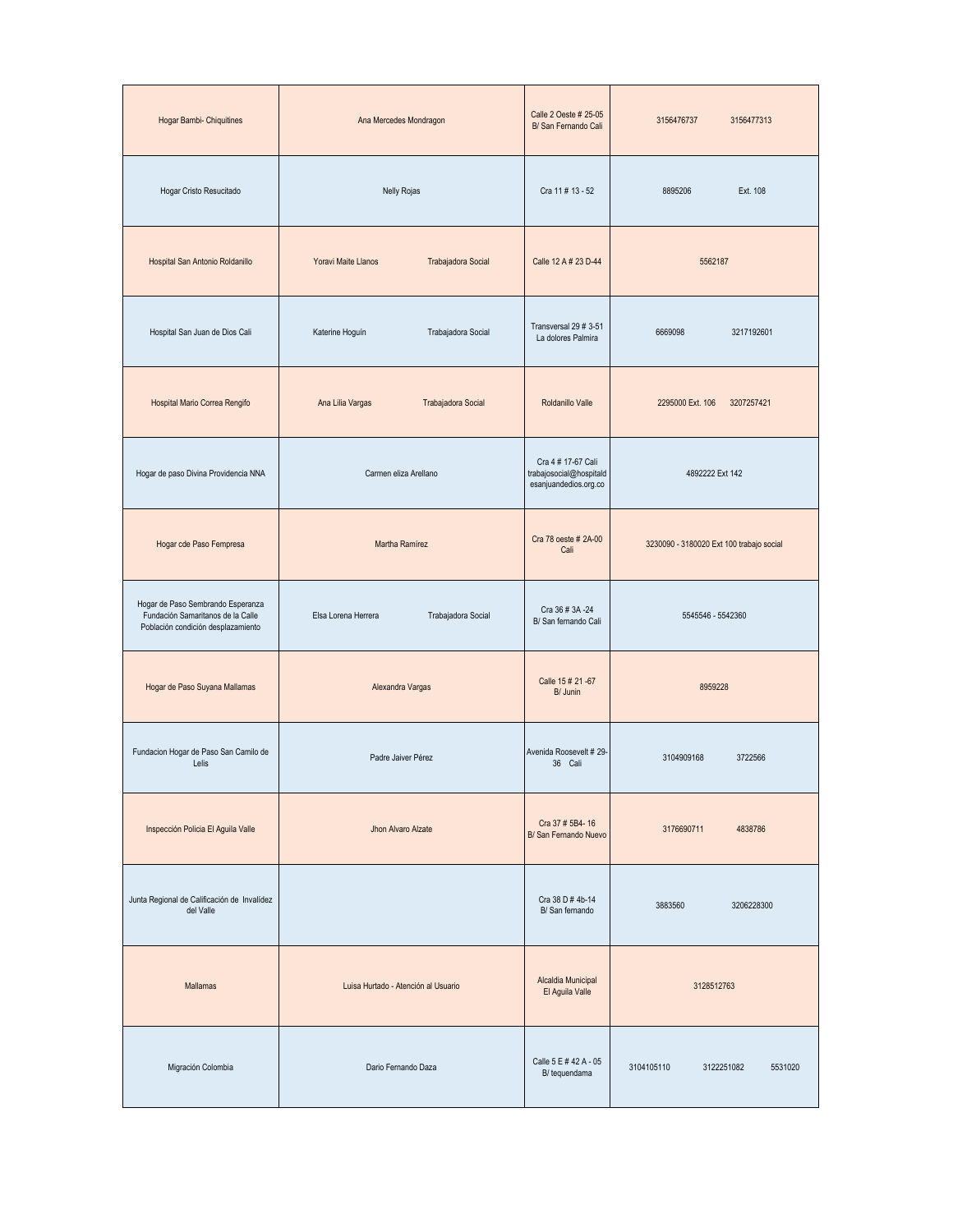| Aseguramiento Secretaria Salud Cali                                                                                                                                                                                                                | Bertha Lucia Ospina      | Cra 37 # 5B-16<br>Centro comercial<br>Antonio Nariño                              | 3128506114<br>3165260853                |
|----------------------------------------------------------------------------------------------------------------------------------------------------------------------------------------------------------------------------------------------------|--------------------------|-----------------------------------------------------------------------------------|-----------------------------------------|
| Secretaria de Bienestar Social y<br>DESARROLLO Territorial Eje Discapacidad<br>Ayudas Técnicas                                                                                                                                                     | Miller Hernández         | Av. 3A # 50 N-20<br>B/La Flora<br>www.migracioncolombia.<br>gov.co                | 3973510<br>Ext 4602<br>018000510454     |
| <b>SUPERSALUD</b>                                                                                                                                                                                                                                  |                          | Secretaria Salud Cali                                                             | 5587693<br>5560671<br>5560727           |
| Secretaria de Bienestar Social y<br>DESARROLLO Territorial Eje Habitante de<br>Calle                                                                                                                                                               | Diana Pereira            | Alcaldia de Cali                                                                  | 8851326                                 |
| ALTAMIRA TECNOLOGY Capacitación en<br>tiflotecnología y herramientas informáticas                                                                                                                                                                  | Carlos Eduardo Monge     | Calle 24 N # 6AN-42<br>Cali                                                       | 4817000 018000513700                    |
| ASOCIACIÓN CASA DEL DISCAPACITADO<br>FÍSICO DE LA COMUNA 16 Orientación,<br>rehabilitación, deportes y recreación a<br>personas con discapacidad física y visual.                                                                                  | John James Gutiérrez     | diana_dmp@hotmail.co<br>m<br>diana.pereira@cali.gov.c<br>o Alcaldia Cali          | 3163307515                              |
| ASOCIACIÓN CENTRO DE EDUCACIÓN Y<br>REHABILITACIÓN "ACER" Atención<br>terapéutica, educación especial, capacitación<br>en talleres productivos paraNNA discapacidad<br>cognitiva entre los 4 y 14 años de edad. Rep<br>legal Leonor Marín Guerrero | Leonor Marín Guerrero    | cmonge@parquesoft.co<br>m CII 25 #127-220 B/Km<br>7 autopista Cali -<br>Jamundí   | 300-7744100<br>318 10 00 extensión 2005 |
| ASOCIACIÓN DE DISCAPACITADOS DEL<br>VALLE "ASODISVALLE"                                                                                                                                                                                            | Maria Emilia Aristizabal | CII 41 A # 42C - 32 B/<br>Republica de Israel<br>Comuna 16                        | 8800858-8801363                         |
| ASOCIACIÓN DE FAMILIARES Y<br>PACIENTES CON ENFERMEDAD MENTAL                                                                                                                                                                                      | Maria Edilia Sepulveda   | institutoacer@telesat.co<br>m.co<br>Cra 40C # 5C - 58<br>B/Tequendama<br>Comuna19 | 552 42 75 - 552 43 71 y fax 552 63 87   |
| ASOCIACIÓN DE LIMITADOS VISUALES<br>DEL VALLE "ALIVALLE"                                                                                                                                                                                           | Jaime Arturo Rios        | Cra 26 H3 Diag. 70-28<br>B/ Ricardo Balcazar<br>Comuna 13                         | 663 33 85 asodisvalle@hotmail.com       |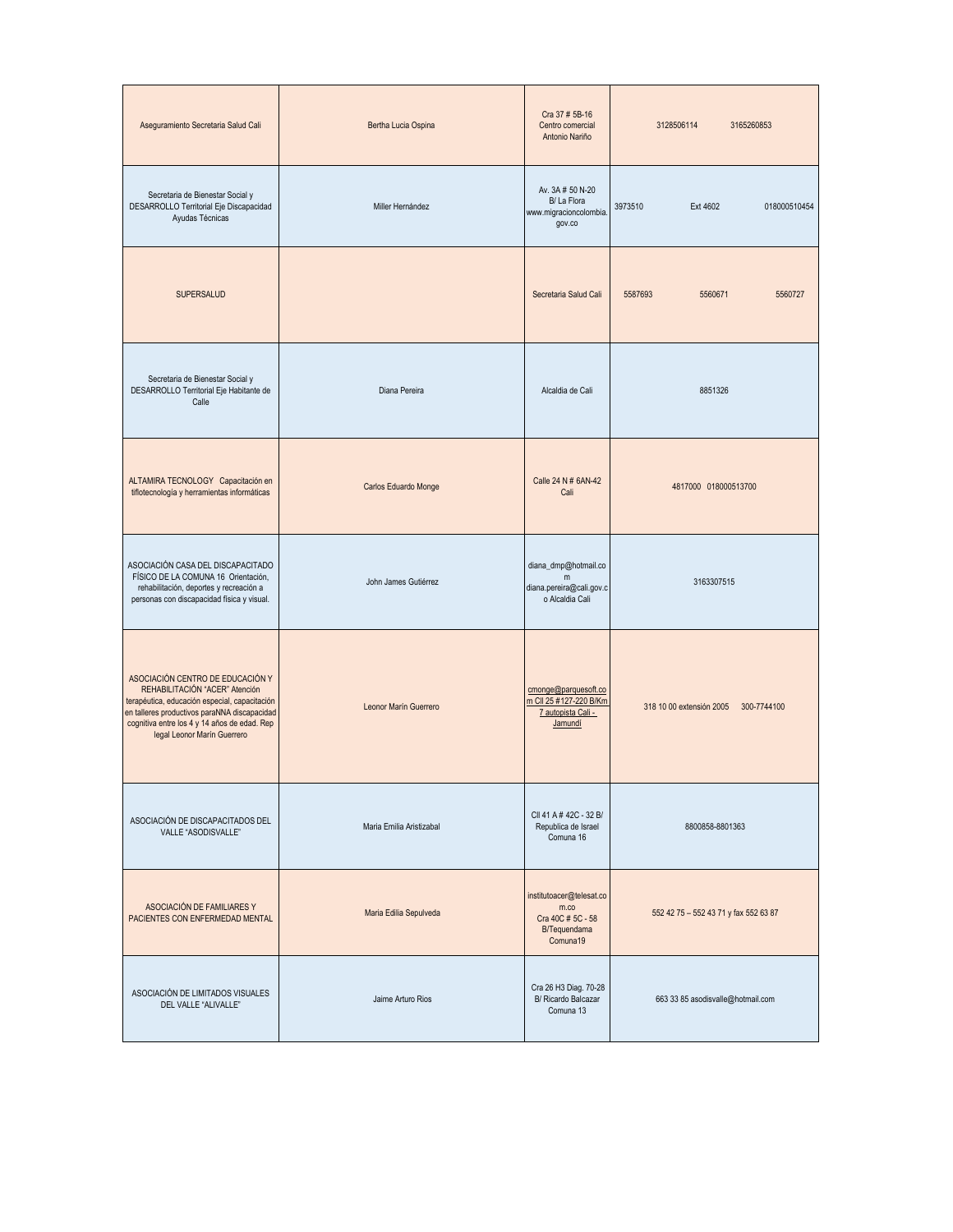| ASOCIACIÓN DE PADRES CON HIJOS<br><b>AUTISTAS</b>                           | Maria Josefa Henriquez Montaño                             | CII 79 <sup>ª</sup> # 26G3 - 10 B/<br>Los Naranjos 2 Comuna:<br>14       | 422 55 92                                                           |
|-----------------------------------------------------------------------------|------------------------------------------------------------|--------------------------------------------------------------------------|---------------------------------------------------------------------|
| ASOCIACIÓN DE PADRE Y AMIGOS DE<br>NIÑOS CON SÍNDROME DE DOWN<br>"ASOPANID" | Eucaris Ramirez Pabon                                      | CII 17 # 6-65 B/ San<br>Nicolás Comuna 3                                 | 883 96 15 E-mail alivvalle@etb.net.co -<br>alivvalle@telesat.com.co |
| ASOCIACIÓN DE SORDOS DE CALI<br>"ASORCALI"                                  | Alejandro Cabrera                                          | Cra 5A # 6A-58 B/<br>Urbanización Camino<br>Real Comuna 19               | 552 53 65 E-mail aphacali@yahoo.com                                 |
| ASOCIACIÓN DE SORDOS DEL VALLE<br>"ASORVAL"                                 | Oscar Dario Rodriguez Pico                                 | Calle 17 # 14 - 57 Esc.<br>Sebastián de Belálcazar.<br>B/Sucre Comuna: 9 | 880 27 08                                                           |
| ASOCIACIÓN DE Y PARA LIMITADOS<br><b>VISUALES "ASOLIV"</b>                  | Pedro Pablo Perez MOrales                                  | Av. 2EN #40 - 33<br>B/Vipasa Comuna: 2                                   | 312 863 36 36 E-mail: asorcali@hotmail.com                          |
| ASOCIACIÓN PARA LA SALUD MENTAL<br>INFANTIL Y DEL ADOLECENTE - SIMA         | Rocio Gomez Astudillo                                      | CII 21 # 3 - 27 Barrio:<br>San Nicolás Comuna: 3                         | 881 75 20 - 889 10 06 -557 31 92 E-mail:<br>asorval@telesat.com.co  |
| ASOCIACIÓN PRO-NIÑOS SUBDOTADOS<br><b>INSTITUTO TOBÍAS EMANUEL</b>          | Leonor Salazar Directora: Patricia Andrade Tel 316-3567922 | Cra 3ª Calle 40 esquina<br>Barrio: Las Delicias<br>Comuna: 4             | 445 23 97                                                           |
| CORPORACIÓN REGIONAL DE<br>REHABILITACIÓN DEL VALLE                         | Francia Pizarro                                            | CII 6a # 62C - 31 Barrio:<br>Limonar Comuna: 19                          | 680 36 73                                                           |
| ASOCIACÓN LA GRAN ALTERNATIVA                                               | Luis Bernardo Giraldo Molina                               | calle 5B2 # 37 A - 75<br>Barrio: San Fernando<br>Comuna: 19              | 514 03 43 - 514 02 02 E-mail:<br>tobiasemanuel@telesat.com.co       |
| SUPERINTENDECIA DE SALUD                                                    | MARIA JACQUELINE PUENTES ROA                               | # 2 a 1, Av. 1 Nte                                                       | 48817000-8296666 ext 12001-12101                                    |
| DEFENSORIA DEL PUEBLO                                                       | LORENA IVETTE MENDOZA MARMOLEJO                            | Cra. 3 #9-47                                                             | 8890014-8891455 ext 3297-3298-3295-329 / 320<br>3094567             |
|                                                                             | Alfredo Solarte                                            | CALI # 2 a 1, Av. 1 Nte                                                  | 8854461                                                             |
|                                                                             | Jairo López                                                | CALI Cra. 3 #9-47                                                        | 8828606                                                             |
|                                                                             | Patricia López                                             | Avenida 2 Norte #10 -<br>70. CAM: TORRE<br>ALCALDIA PISO 13              | 8828605                                                             |
|                                                                             | Ángela Patiño                                              | Avenida 4 Oeste No 19<br>72                                              | 6645636                                                             |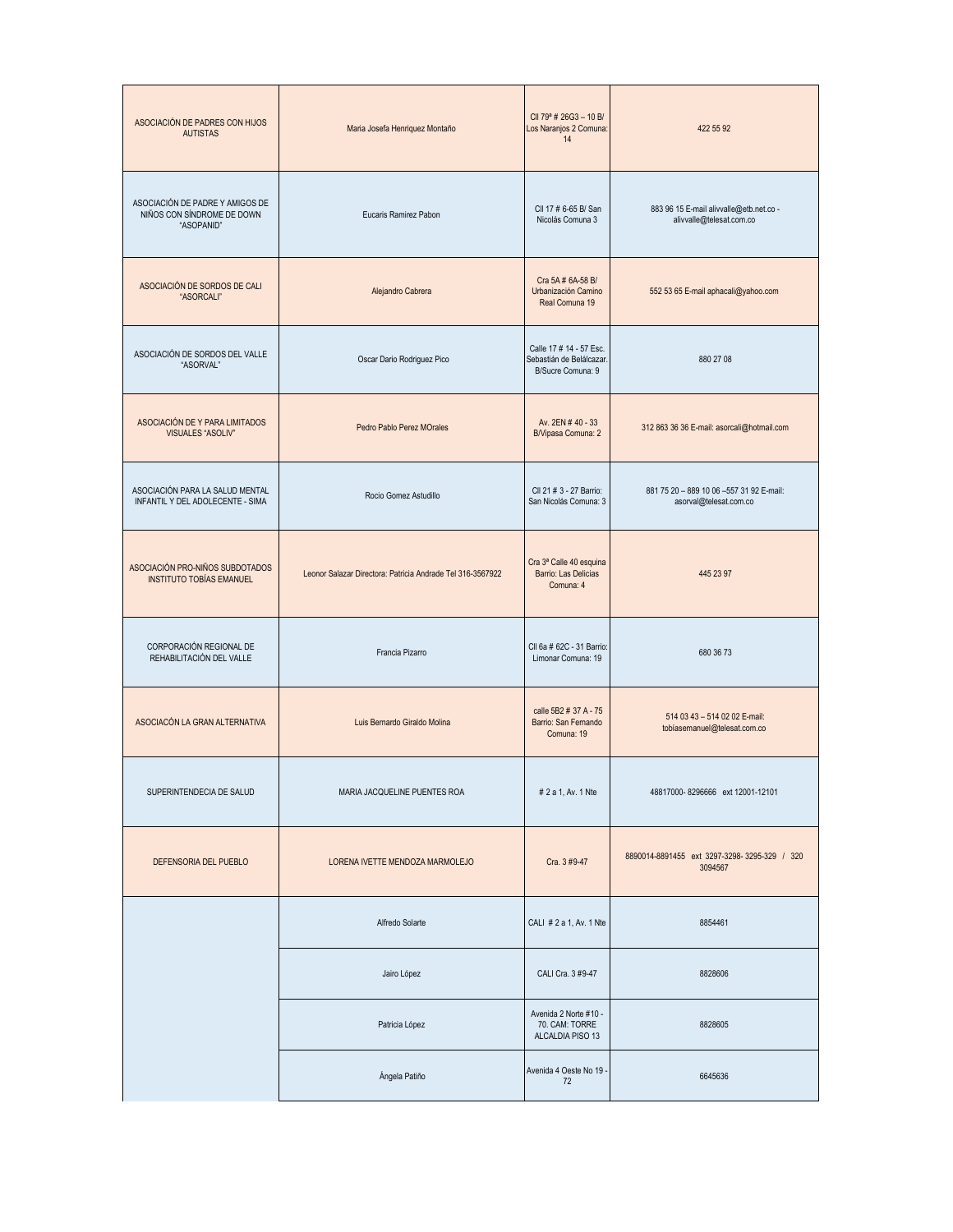|                      | Carmen Dussan       | Avenida 3 CN No. 47 AN<br>$-18$  | 4489879 |
|----------------------|---------------------|----------------------------------|---------|
|                      | Ángela Patiño       | Carrera 9 No 2 - 91              | 4478484 |
|                      | Jairo López         | Calle 44 No 1H - 44              | 4409901 |
|                      | Nancy Acosta        | Carrera 1 D No 65 - 00           |         |
|                      | Nancy Acosta        | Carrera 8N No 70 A - 16          |         |
|                      | Jennifer Gómez      | Calle 76 No 7G-34                | 8830895 |
|                      | Amanda Lasso        | Calle 38 con Carrera 13          | 3353386 |
| PERSONERIA MUNICIPAL | Paola Zabala        | Carrera 16 No 15 - 19            | 3556900 |
|                      | Paola Zabala        | Calle 14B No 41 - 25             | 4434952 |
|                      | Yadira Ramírez      | Carrera 33 A con Calle<br>31     | 4496949 |
|                      | Quilman Muñoz       | Calle 44 con Carrera<br>24C      | 4429919 |
|                      | Yadira Ramírez      | Calle 72P con Carrea<br>24C      | 3384736 |
|                      | Amanda Lasso        | Carrera 27 No 78 A - 04          | 3384738 |
|                      | Amanda Booder       | Carrera 41B con Calle<br>$50\,$  | 3307860 |
|                      | Flor Elisa Rueda    | Calle 38 con carrera 41H         | 3324739 |
|                      | Jennifer Gómez      | Calle 13B con Carrera<br>64 y 65 | 5581801 |
|                      | Flor Elisa Rueda    | Calle 4 con Carrera 94           | 5525671 |
|                      | Esther Romero       | Calle 8 No 32 - 07               | 4200114 |
|                      | Rubén Darío Barrera | Carrera 52 con calle 2           | 5216116 |
|                      | NELVER CASTRO       | Carrera 23 No 120-00             |         |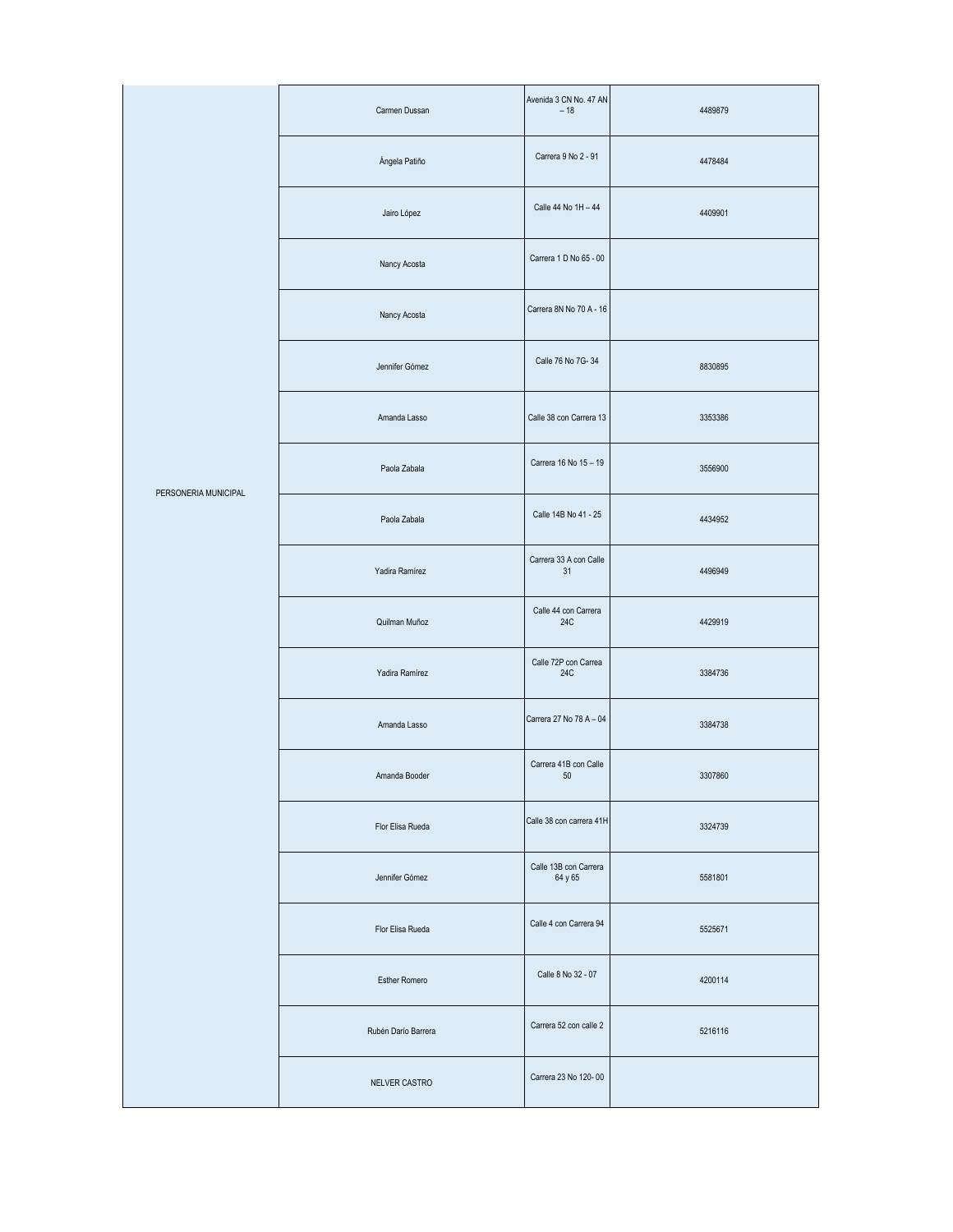| SECRETARIA DE BIENESTAR SOACIAL |                                      | (CAM) Avenida 2 Norte<br>#10 - 70. Cali - Valle       | 8879020                                               |
|---------------------------------|--------------------------------------|-------------------------------------------------------|-------------------------------------------------------|
| SECRETARIA DE DESARROLLO        |                                      | (CAM) Avenida 2 Norte<br>#10 - 70. Cali - Valle       | 8879020                                               |
|                                 | NANCY HERREÑO GALVIS                 | CALI 1 Avenida 4 Oeste<br>Numero 19-22                | 8943512                                               |
|                                 | FREDY RINCON REINA                   | Calle 13a Carrera 13a                                 | 8839956                                               |
|                                 | TANIA MARCELA OROZCO                 | CALI 6 Carrera 8 Norte<br>Numero 70 a - 16            | 4406000                                               |
|                                 | LUZ ADRIANA CASTAÑO CUELLAR          | CALI 10 Calle 14B<br>Numero 41 a 25                   | 3260352                                               |
|                                 | <b>GERMAN ENRIQUE NAVARRO</b>        | Casa de Justica Los<br>Mangos Calle 73<br>Carrera 26R | 4483630                                               |
| <b>COMISARIAS DE FAMILIA</b>    | ELIANA MASILLY VELASCO               | CALI 15 Carrera 41B<br>Calle 50                       | 3290170                                               |
|                                 | LILIANA MERCEDES FERNANDEZ FERNANDEZ | Casa de Justicia de<br>Siloe Calle 2 Carrera 52       | 521826                                                |
|                                 | <b>JOSE GERMAN GARCIA</b>            | Casa de Justicia de<br>Siloe Calle 2 Carrera 52       | 5521826-5134532                                       |
|                                 | ELIZABETH BERMUDEZ ORDOÑEZ           | CRA 12E No 49-00                                      | 4139123                                               |
|                                 | FLAVIO CASTILLO VILLA REAL           | CALI 21 Carrera 23<br>Numero 120-00                   | 4207980-4208026                                       |
|                                 | COMISARIO MOVIL MARLON JIMENEZ       | CENTRAL DE RADIO                                      | 8818551-CASA 568118                                   |
| <b>PROCURADURIAS</b>            |                                      | Cra. 9 #8-56, PISO 3                                  | 3908383                                               |
| <b>CONTRALORIA</b>              |                                      | Avenida 5AN #20-08,<br>PISO 5                         | 6442000 ext 100-161/ contralor@contraloriacali.gov.co |
| FISCALIA GENERAL DE LA NACIÓN   |                                      | CI. 10 #6-25,                                         | 6204400                                               |
| FISCALIA ADMINISTRATIVA         |                                      | Av 6a Norte #6AN-11,                                  |                                                       |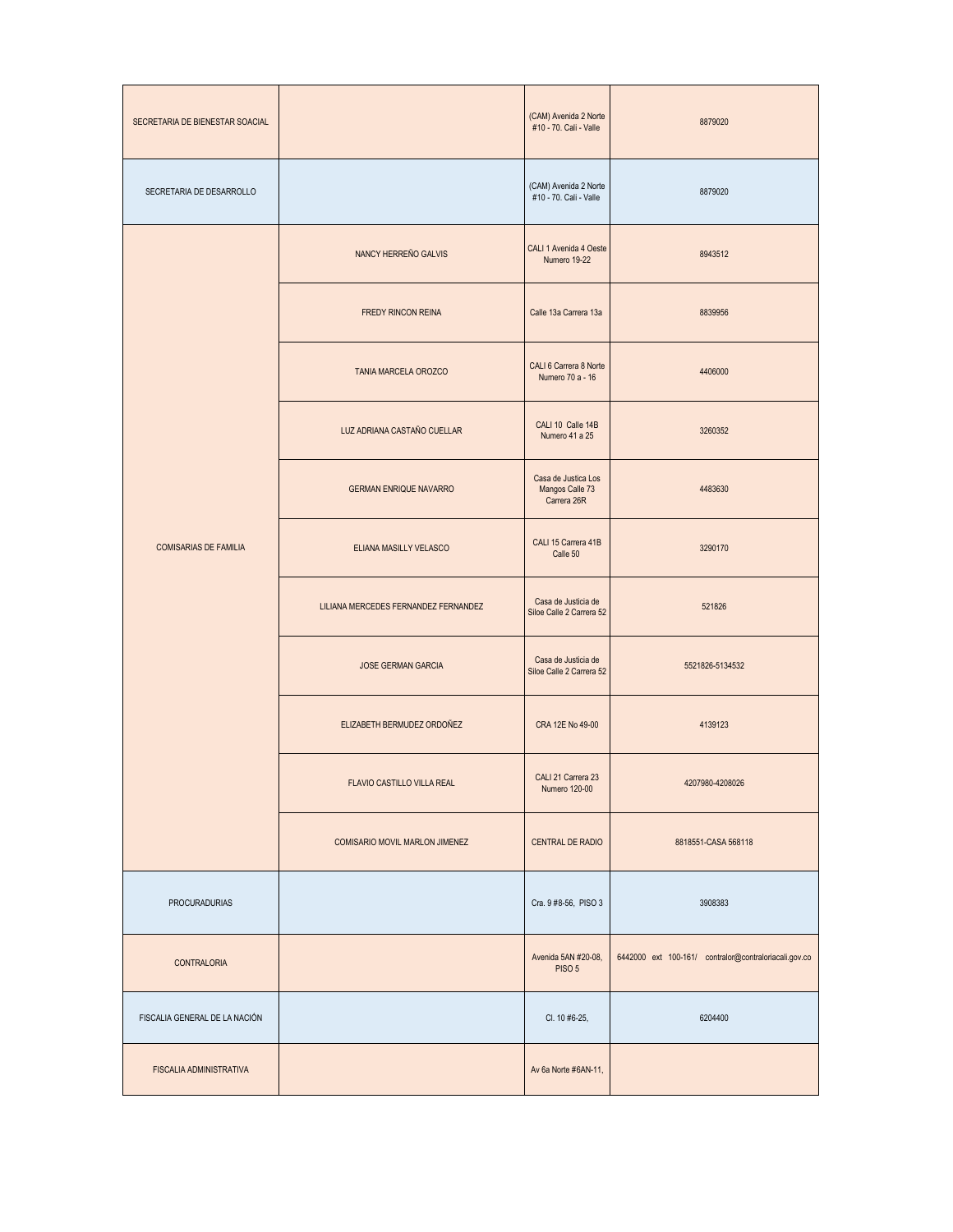| MIGRACIÓN COLOMBIA                                                     | PEDRO PABLO PERALES       | Cl. 50 Nte. #3a Norte-1<br>a 3a Norte-51                                                     | 318544727 / 3973510 ext 4622-4623             |
|------------------------------------------------------------------------|---------------------------|----------------------------------------------------------------------------------------------|-----------------------------------------------|
| INSTITUTO COLOMBIANO DE BIENESTAR<br>FAMILIARC ENTRO ZONAL SUR -       | Diana carolina Gomez g    | Lcalle 5C con 42                                                                             | 488 25 25 / 260103 - 260104 264021 - 264022   |
| INSTITUTO COLOMBIANO DE BIENESTAR<br>FAMILIARC ENTRO ZONAL CENTRO      | Orfa valencia             | Avenida 1 Norte # 7 N -<br>41                                                                |                                               |
| INSTITUTO COLOMBIANO DE BIENESTAR<br>FAMILIARC ENTRO ZONAL NORORIENTAL | Alexander y Steven Orozco | Cra 3 Norte # 39 N - 23                                                                      | 488 25 25 / 263020 - 263028                   |
| INSTITUTO COLOMBIANO DE BIENESTAR<br>FAMILIARCENTRO ZONAL SURORIENTAL  | Tatiana                   | Cra 3 Norte # 39 N - 23                                                                      | 488 25 25 / 261000 - 261021 - 261023 - 261027 |
|                                                                        |                           | PACARA, ALAMOS Y<br>URBANIZACIÓN LA<br>FLORA, VERSALLES Y<br>SAN VISENTE                     | 3105315875                                    |
|                                                                        |                           | LA FLORA, LA<br>CAMPIÑA, LA PAZ, EL<br>BOSQUE, MENGA,<br>ALTOS DE MENGA Y<br>PARQUE DEL AMOR | 3105307364                                    |
|                                                                        |                           | <b>CHIPICHAPE Y</b><br>SANTAMONICA                                                           | 3105316935                                    |
|                                                                        |                           | <b>VERSALLES Y SAN</b><br><b>VICENTE</b>                                                     | 3105302952                                    |
| ESTACIÓN DE POLICIALA LA FLORA                                         |                           | <b>CENTENARIO Y</b><br>GRANADA                                                               | 3105307394                                    |
|                                                                        |                           | NORMANDIA, ALTOS<br>NORMANDIA, JUANANB<br><b>UY BATACLAN</b>                                 | 3105304022                                    |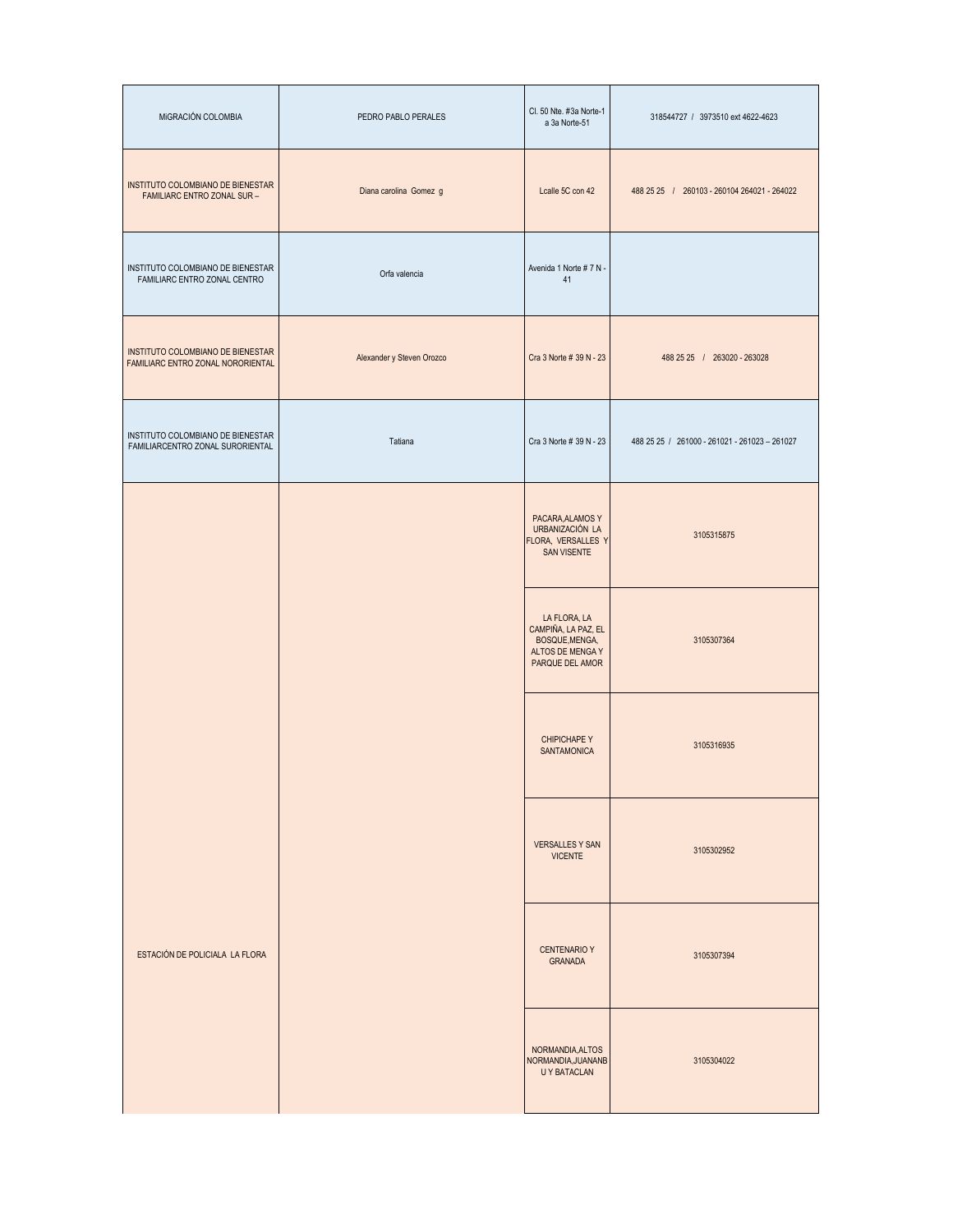|                                 | ARBOLEDAS Y SANTA<br><b>TERESITA</b> | 3105315752                                                                                   |            |
|---------------------------------|--------------------------------------|----------------------------------------------------------------------------------------------|------------|
|                                 |                                      | <b>SANTA RITA</b>                                                                            | 3105325691 |
|                                 |                                      | <b>VIPASA Y LA MERCED</b>                                                                    | 3105320063 |
| ESTACIÓN DE POLICIA FRAY DAMIAN |                                      | SANPASCUAL Y EL<br>CALVARIO                                                                  | 3105312699 |
|                                 |                                      | SAN BOSCO                                                                                    | 3105310529 |
|                                 |                                      | EL PEÑON, SAN<br>ANTONIO, SAN<br>CAYETANO, EL<br>NACIONAL, NAVARRO                           | 3105287733 |
|                                 |                                      | LIBERTADORES,<br>CHANCHA, Y<br>ACUEDUCTO DE SAN<br>ANTONIO                                   | 3105771736 |
|                                 |                                      | SAN PEDRO, LA<br>MERCED, SANTA ROSA<br>Y EL CALVARIO, SAN<br>NICOLAS, EL HOYO Y<br>EL PILOTO | 3105326852 |
|                                 |                                      | <b>FLORA</b><br>INDUSTRIAL, CALIMA, P<br>OPULAR, HOLAYA<br>HERRERA Y CAMILO<br><b>TORRES</b> | 3105337785 |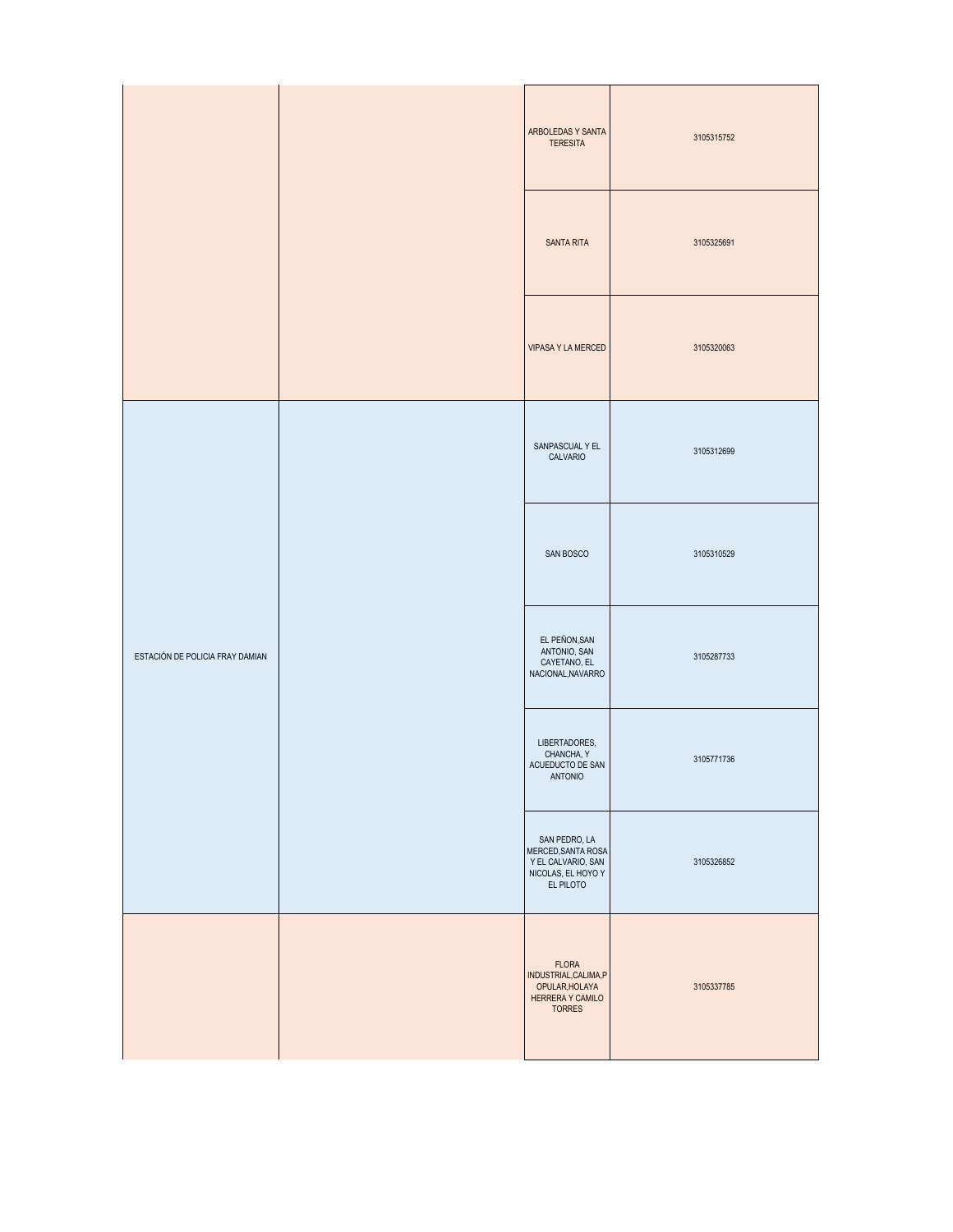| ESTACIÓN DE POLICIA SAN FRANCISCO |  | PORVENIR, SANTANDE<br>R, JORGE ISAACS, LAS<br><b>DELICIAS</b>                                                                 | 3105334476 |
|-----------------------------------|--|-------------------------------------------------------------------------------------------------------------------------------|------------|
|                                   |  | BOLIVARIANO, GUILLE<br>RMO LEON<br>VALENCIA,LA<br><b>ISLA, BUENO MADRID</b><br>IGNACIO,<br>RENGIFO,FATIMA,BER<br>LIN, POPULAR | 3105325593 |
|                                   |  | LAS DELICIAS, LA<br>ESMERALDA, MANZAN<br>ARES, SALOMIA Y LA<br><b>ALIANZA</b>                                                 | 3105280302 |
| ESSTACIÓN DE POLICIA JUNIN        |  | ALAMEDA, BRETAÑA, G<br>UAYAQUIL, JUNIN                                                                                        | 3105285621 |
|                                   |  | BELALCAZAR, MANUEL<br><b>MARIA</b><br>BUENAVENTURA, SANT<br>A MONICA Y<br>ARANJUEZ                                            | 3105285621 |
|                                   |  | <b>SUCRE</b>                                                                                                                  | 3105337613 |
|                                   |  | OBRERO                                                                                                                        | 3105274961 |
|                                   |  | <b>VILLAS DE</b><br>VARACRUZ, BARRANQ<br><b>UILLA, TORRES DE</b><br>CONFANDI, PALMERAS<br>DEL NORTE Y LOS<br><b>PARQUES</b>   | 3105286734 |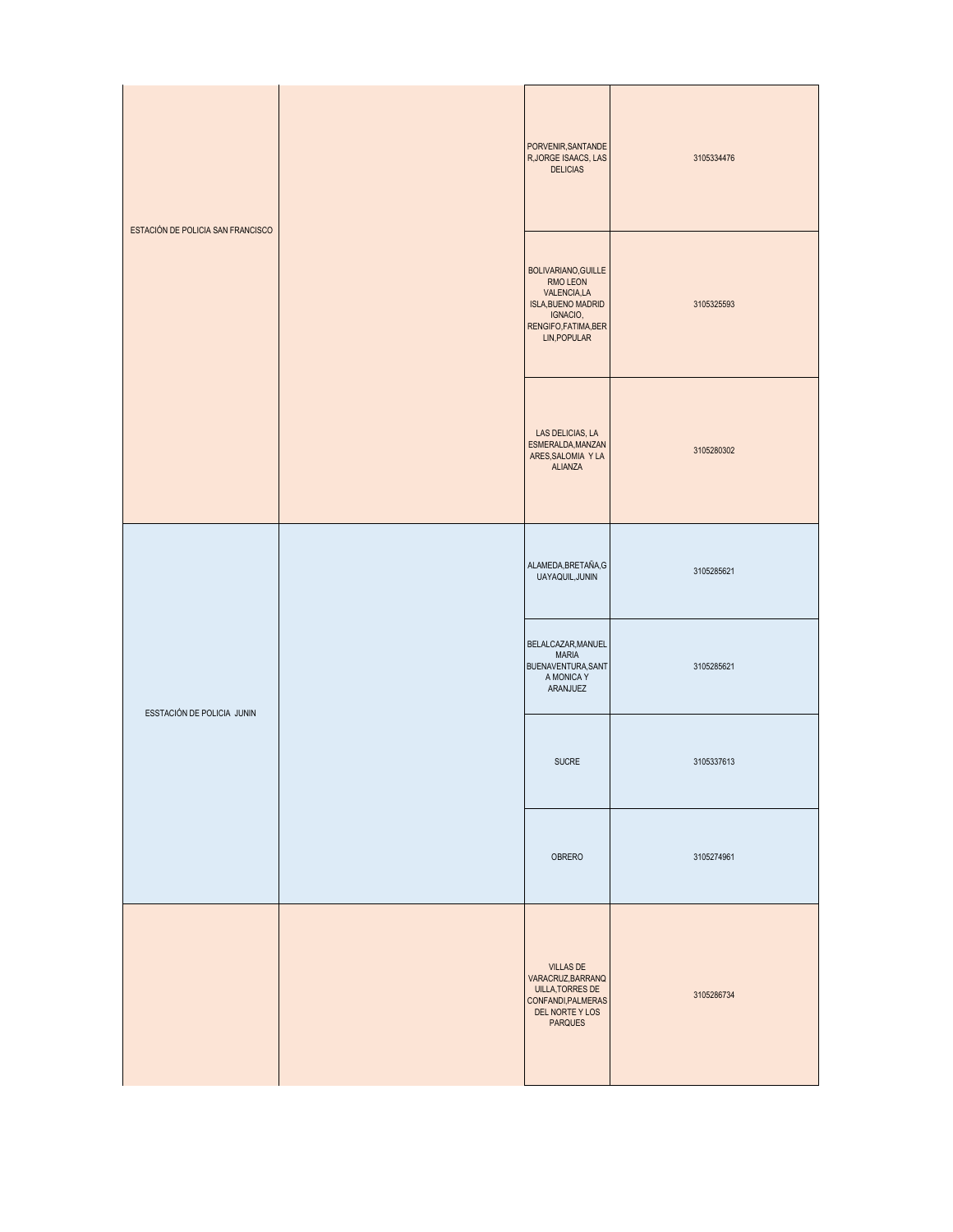|  | VIILA DEL<br>SOL, METROPOLITANO<br>NORET, CHIMINANGOS<br>1Y 2                                                                                                                      | 3105284588 |
|--|------------------------------------------------------------------------------------------------------------------------------------------------------------------------------------|------------|
|  | LOS ADES, EL<br>SENA, LA RIVERA, Y<br>VILLA DEL PRADO                                                                                                                              | 3105325579 |
|  | PASEO LOS<br>ALMENDROS, LOS<br>GUAYACANES, VILLA<br>DEL<br>PRODO, SAMAN, PORTA<br>LES DE CONFANDI,<br>PARQUE EL<br>BOSQUE, SANTA<br><b>BARBARA, Y BRISAS</b><br><b>DEL GUAVITO</b> | 3105281984 |
|  | <b>COMUNEROS II</b>                                                                                                                                                                | 3105279235 |
|  | RODRIGO LARA<br><b>BANILLA Y LA PAZ</b>                                                                                                                                            | 3105239832 |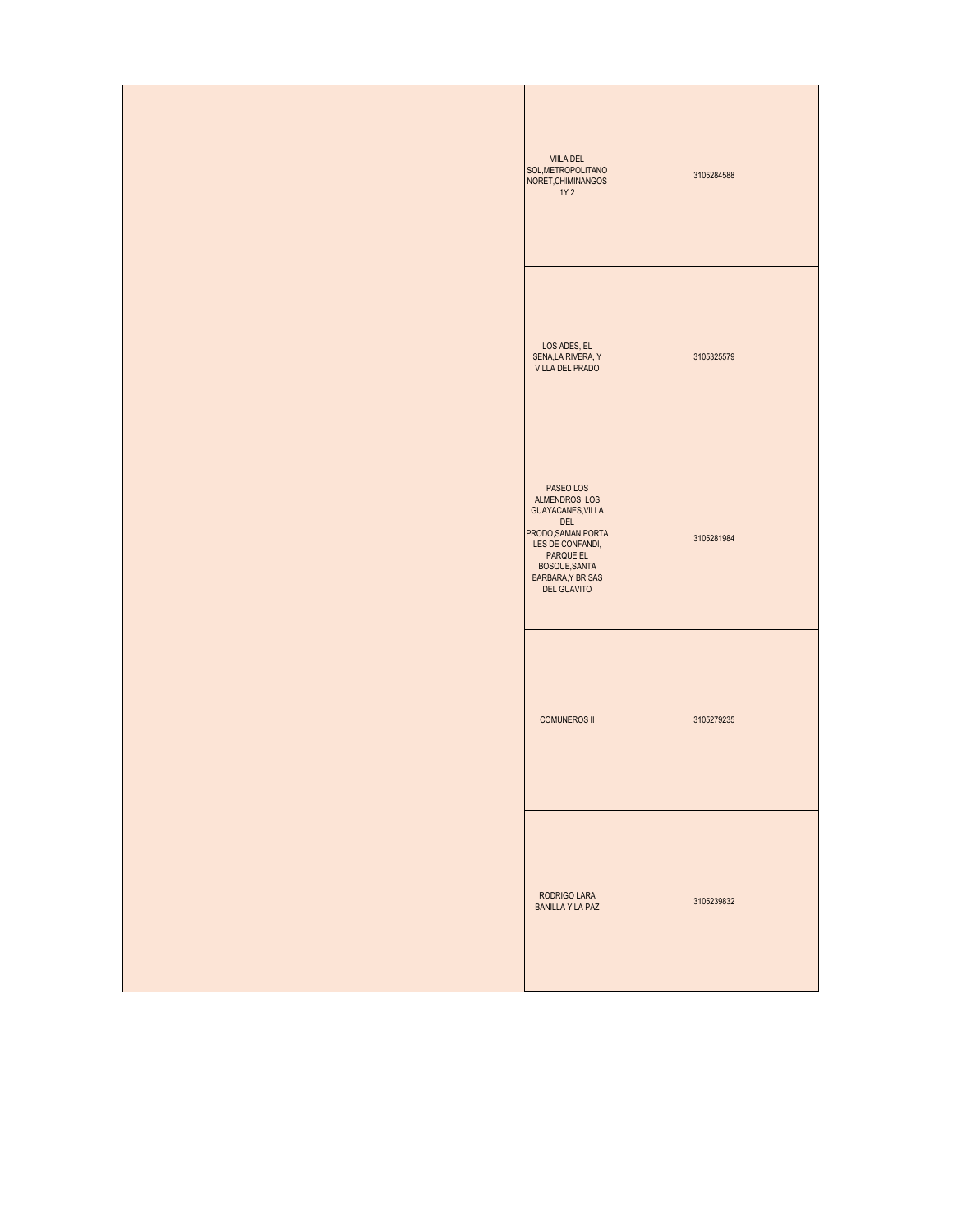| ESTACIÓN DE POLICIA LA RIVERA | <b>LOS LAGOS Y</b><br>MARROQUIN III | 310525247  |
|-------------------------------|-------------------------------------|------------|
|                               | VILLA DEL LAGO                      | 3105243309 |
|                               | RICARDO BALCAZAR                    | 3105281357 |
|                               | ULPIANO LLOREDA                     | 3105214716 |
|                               | CHARCO AZUL                         | 3105252567 |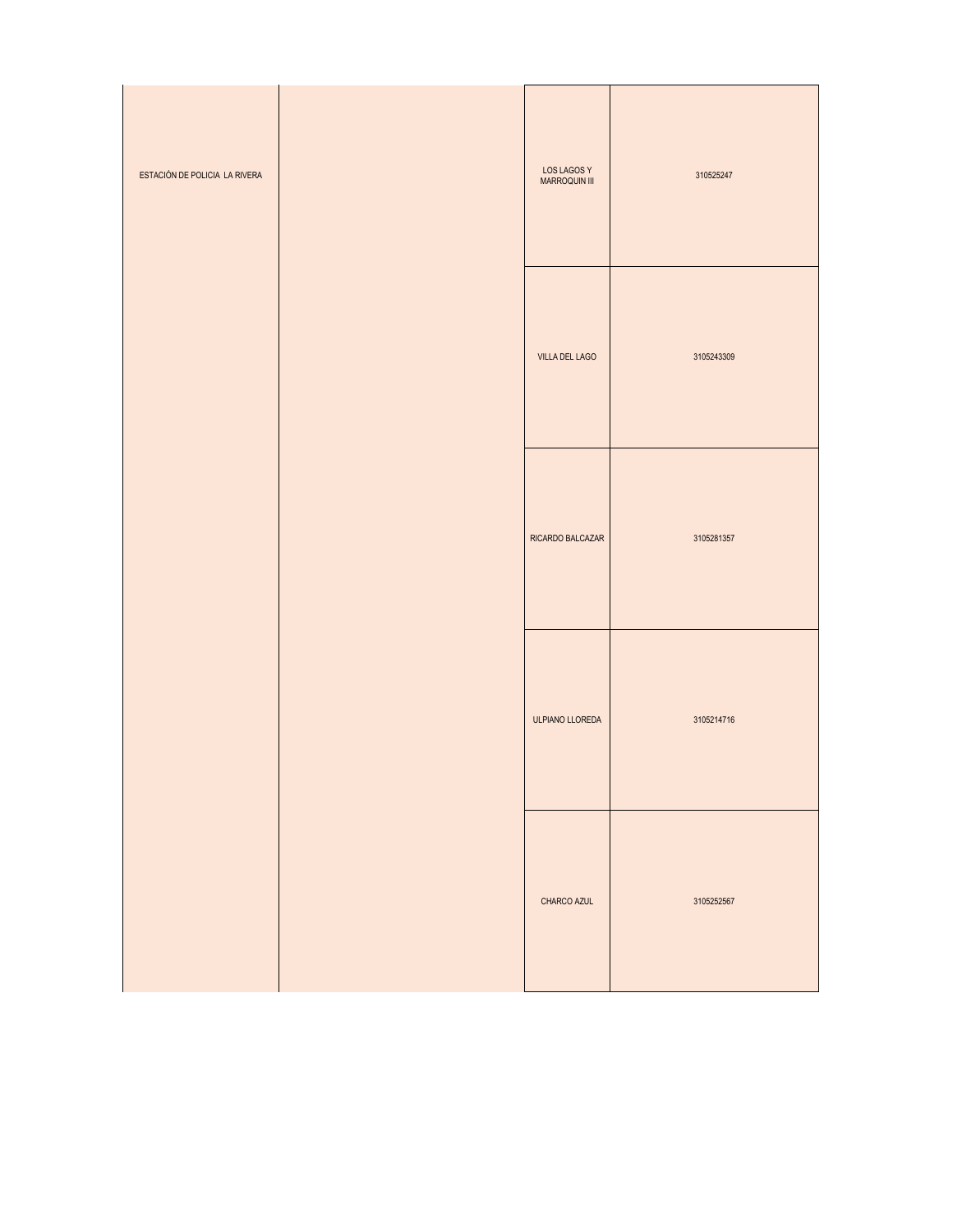|                                |  | <b>VERGEL</b>                                | 3105273869                                  |
|--------------------------------|--|----------------------------------------------|---------------------------------------------|
|                                |  | CHARCO AZUL                                  | 310529209                                   |
|                                |  | MANUELA BELTRAN                              | 3105260610-3105309406-3105193265-3105248317 |
|                                |  | LAS ORQUIDEAS                                | 3105272952                                  |
|                                |  | ALFONSO BONILA<br>ARAGON                     | 3105191207-3105325731                       |
| ESTACIÓN DE POLICIA LOS MONGOS |  | JUAN MANUEL<br>MARROQUIN 1                   | 3105257104-3105257721                       |
|                                |  | JUAN MANIEL<br>MARROQUIN 2                   | 3105251510-3105198623                       |
|                                |  | ALIRIO MORA Y LOS<br>NARANJOS                | 3105239681                                  |
|                                |  | LOS NARANJOS II                              | 3105240752                                  |
|                                |  | PUERTAS DEL SOL Y<br>PROMOCIONES<br>POPUARES | 3105196449                                  |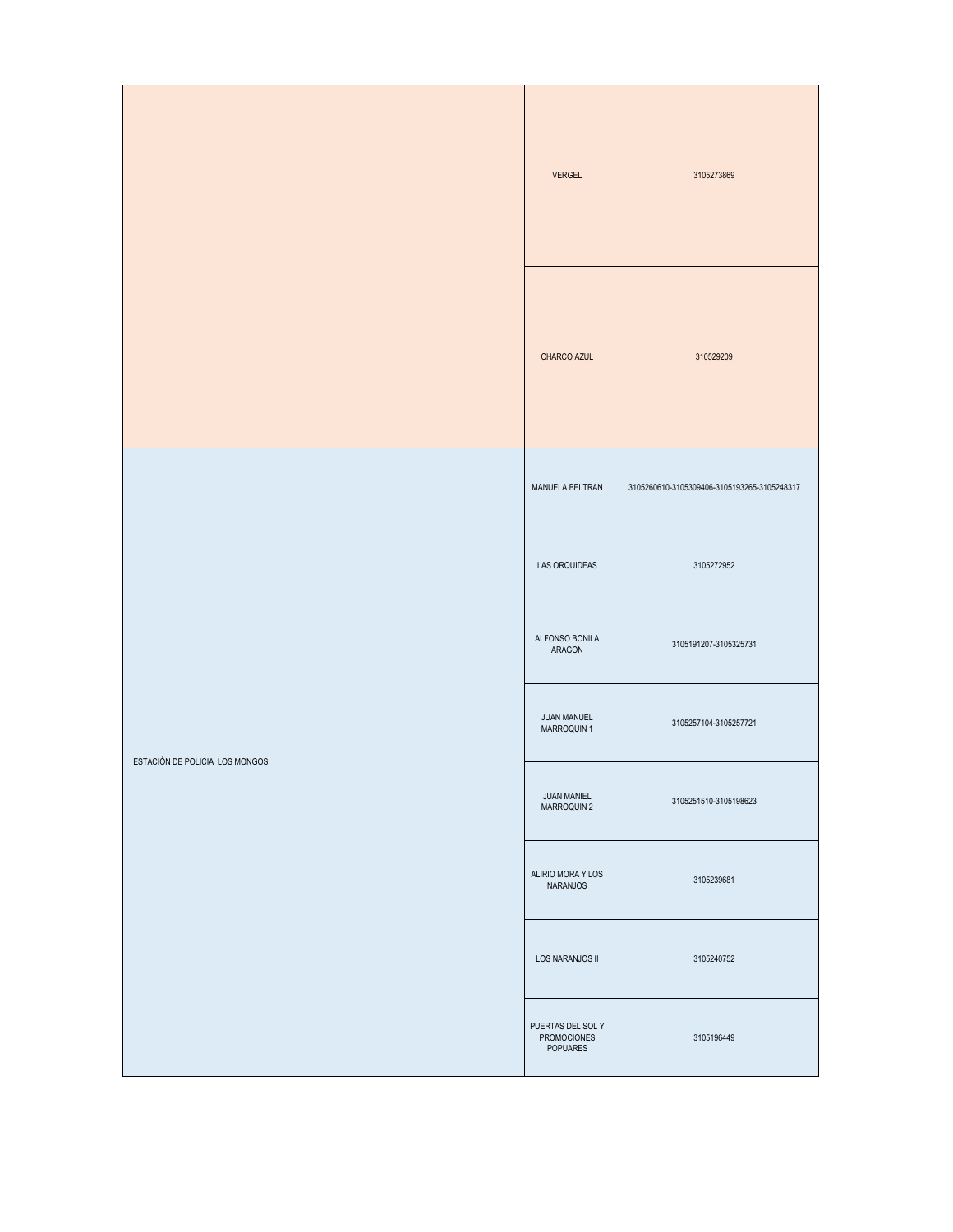| ESTACIÓN DE POLICIA EL VALLADO                            |  | <b>RETIRO Y LAUREANO</b><br>GOMEZ          | 3105238713                                  |
|-----------------------------------------------------------|--|--------------------------------------------|---------------------------------------------|
|                                                           |  | LOS COMUNEROS Y<br><b>MIJOCA</b>           | 3105326346                                  |
|                                                           |  | CIUDAD CORDOBA                             | 3105322238                                  |
|                                                           |  | <b>COMUNEROSY</b><br><b>VALLADO</b>        | 3105325216                                  |
|                                                           |  | LAUREANO GOMEZ Y<br>LOS COMUNEROS          | 3105327011                                  |
|                                                           |  | <b>BAJOS DE CIUDAD</b><br><b>CORDOBA</b>   | 3105242912                                  |
|                                                           |  | <b>MOJICA</b>                              | 3105302862-3105293258-3105272918-3105263981 |
| ESTACIÓN DE POLICIA MARIANO RAMOS                         |  | CIUDAD 2000 Y BRISAS<br><b>DEL LIMONAR</b> | 3105242912                                  |
|                                                           |  | MARIANO RAMOS                              | 3105302862-3105293258-3105272918-3105263981 |
|                                                           |  | REPUBLICA DE ISRAEL                        | 3105118886                                  |
|                                                           |  | LA UNION                                   | 3105203901-3105142381                       |
|                                                           |  |                                            | 3105234183                                  |
|                                                           |  | ANTONIO NARIÑO                             | 3105119967-3105203907                       |
|                                                           |  |                                            | 3105235257-3105226717                       |
| FUNDACIOÓNES PARA LA ORIENTACIÓN<br><b>FAMILIAR FUNOF</b> |  | CALLE 38N N 4N°-116                        | 6661608 / WWW.FUNOF.ORG                     |
| (OPERADOR DE PROYECTOS DE FAMILIA)                        |  |                                            |                                             |
| CAIVAS - CENTRO DE ATENCIÓN A<br>VICTIMAS DE ABUSO SEXUAL |  | AVENIDA ROOSEVELT                          |                                             |